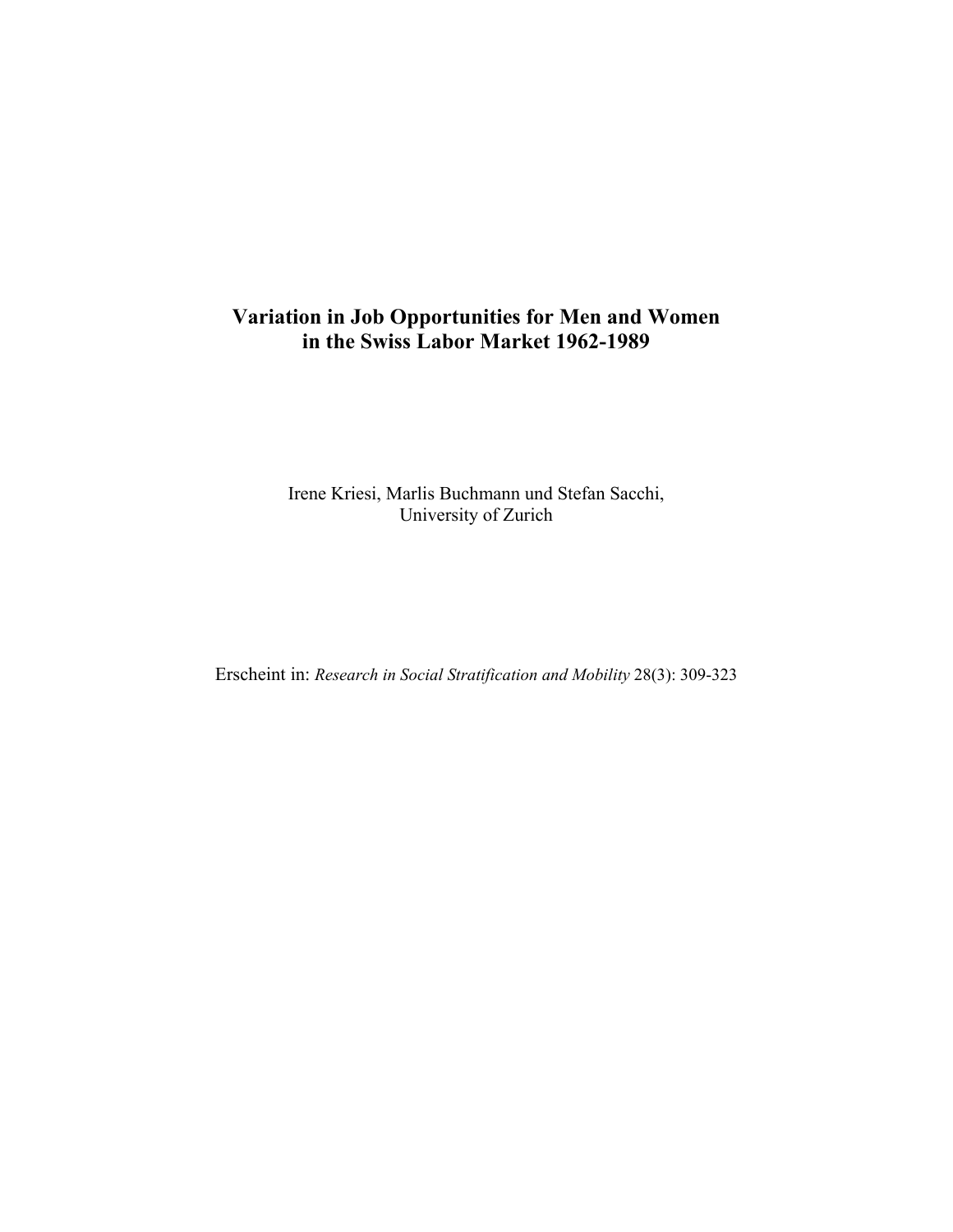#### **Abstract**

For the period of the 1960s to the late 1980s, this paper examines variation in job opportunities for men and women in the occupationally segmented and highly gender segregated Swiss labor market. Job opportunities are defined as the volume of job openings potentially accessible to individuals with given skills and other desired characteristics. They are conceptualized within the queuing approach, taking into account the structure and cyclical fluctuations of the Swiss labor market.

Theoretical arguments about employers' criteria for ranking workers are abundant. However, the testing of the corresponding hypotheses has often been hampered due to the difficulty of measuring individual job opportunities empirically. This paper attempts to advance this research field by proposing an individual-level and time-dependent measurement of job opportunities based on annual occupation-level job advertisement data. It yields an indicator of the volume of job opportunities accessible to workers with given occupation-specific credentials and other job relevant characteristics (i.e., gender, age, work experience). Based on separate regression analyses for men and women, job opportunities for salient groups of labor-market participants and their ranking within the labor queues are assessed. The findings, which differ markedly by gender, show that macro-level processes, such as the economic cycle, play an important role for men's job opportunities in particular. Furthermore, job opportunities strongly depend on occupational credentials whereas educational attainment plays a minor part. Age and cohort effects are found mainly for women. These findings imply that in occupationally segmented and sex-segregated labor markets occupational credentials and sex serve as employers' primary ranking criteria.

#### **Introduction**

This paper analyzes variation in job opportunities for men and women in the Swiss labor market for the period 1962-1989. Job opportunities are conceptualized within the queuing approach (Thurow, 1975; Reskin, 1991), taking into account the structure of the Swiss labor market. The queuing approach maintains that employers rank workers in labor queues. They aim at hiring workers from as high in the labor queues as possible, offering the best jobs to the most preferred workers (Reskin, 1991:171f.). A person's average position in potentially accessible labor queues is thus indicative of employers' ranking criteria. As this paper focuses on job *opportunities* (i.e.,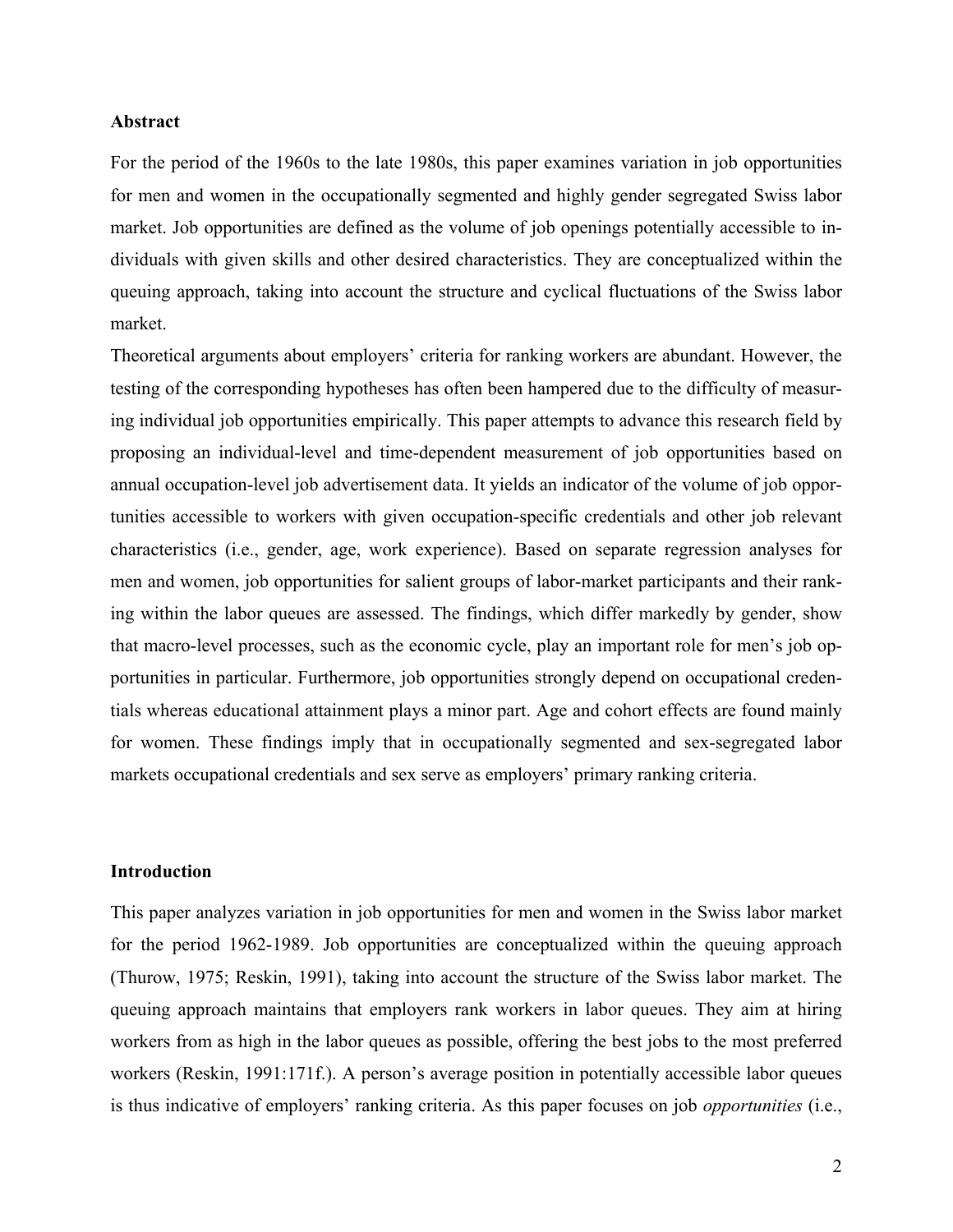the accessible pool of job openings), it does not theorize employment *chances* (i.e., the likelihood of being *selected* for a job within the accessible labor queue).<sup>[1](#page-2-0)</sup>

Despite considerable theoretical interest in workers' job opportunities, empirical analyses are rather scarce. They are often limited to assessing employers' discriminatory practices regarding women or ethnic minorities (Correll *et al.*, 2007; Fibbi *et al.*, 2003; Petersen & Saporta, 2004). The reason is that job opportunities are difficult to measure at the individual level (see also Osberg, 1995). This paper aims at advancing this field of research by proposing an individuallevel, time-dependent and parsimonious measurement of job opportunities. Based on annual occupation-level job advertisement data, capturing the excess demand for skills, the novel measurement indicates the average volume of job opportunities accessible for groups of workers with given occupation-specific credentials and other job-relevant characteristics, such as experience, sex and age. We link this measure with individual work career data and test hypotheses regarding the role of occupational credentials, educational achievement, experience, sex and age for a worker's position in the labor queue. In addition, we will assess the relative significance of these micro-level factors compared to macro-level factors, such as the changing economic situation, for individual job opportunities. The analyses are based on regression models. In view of the extensively gendered Swiss labor market, they are run separately for men and women.

We will begin this article by briefly reviewing previous research on job opportunities. Taking into account characteristics of the Swiss labor market, we will next present our theoretical considerations regarding individual job opportunities. We will then provide the rationale for our measurement of job opportunities with job advertisement data. The construction principles of the indicator and the criteria for matching it with individual career data will be described next. After the presentation of the findings we will make suggestions for future research.

#### **Previous Research on Job Opportunities**

 $\overline{a}$ 

Empirical research focusing on variation in individual job opportunities is still scarce. At the aggregate level, some research examines structural change in employment, thus allowing inferences regarding the development of general job opportunities by industry, education or occupation (e.g. Fagan *et al.*, 2005; Manacorda & Manning, 2007; Sheldon, 1993) or the impact of occupational

<span id="page-2-0"></span><sup>1</sup> The concept of *individual employment chances* takes into account that the likelihood of getting a job depends not only on job opportunities but also on the number and characteristics of competitors (see also Coleman, 1991).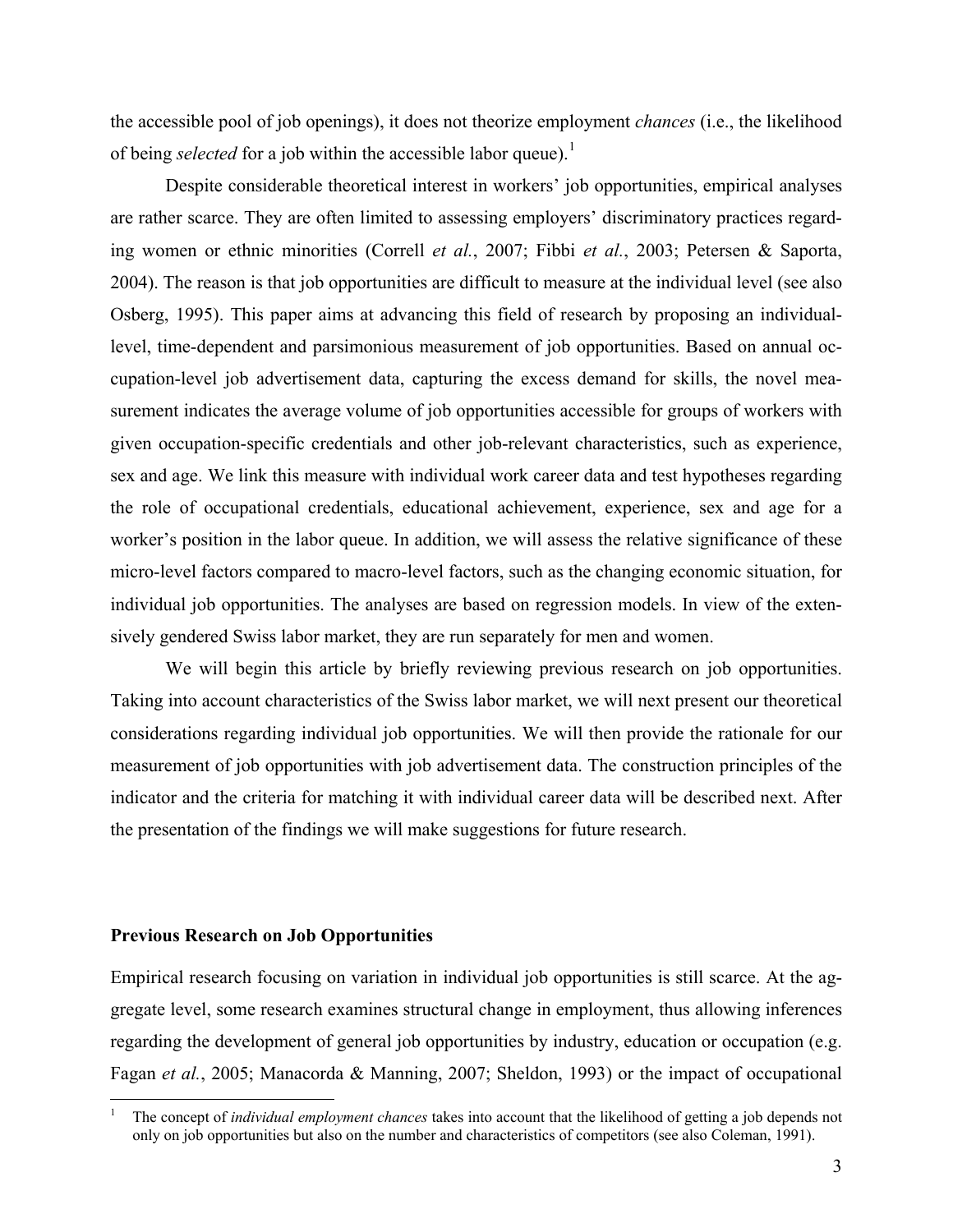change on individual labour-market mobility (DiPrete *et al.*, 1997; DiPrete & Nonnemaker, 1997; Harrison, 1988). Carroll et al. (1990) and Haveman and Cohen (1994) study the effect of firm closure, fusion, and company formation on individual careers. Another research tradition defines job opportunities as the chance of individuals to find a job after completion of formal education or after spells of unemployment, making use of individual-level transition data (e.g. Gangl, 2004; McQuaid, 2006). Some econometric work investigates the matching process between workers and jobs by looking at the effect of the number of job vacancies in specific areas on transitions into paid employment (Coles & Smith, 1996). Furthermore, some case studies focus on the hiring process, analyzing the role of sex, nationality, race or social networks (Fernandez *et al.*, 2005; Fibbi *et al.*, 2003; Petersen *et al.*, 2000) or investigate employers' demand of meritocratic and ascribed characteristics of future job incumbents based on job advertisement data (Anastas, 2006; Jackson, 2001; Jackson *et al.*, 2005). However, we are not aware of any research measuring job opportunities at the level of individual labor-market participants.

#### **Regulating Mechanisms of the Swiss Labor Market**

The Swiss labor market shows a profound segmentation by qualification accompanied by the principal of matching people to jobs according to occupation-specific credentials (Buchmann *et al.*, 2002; Levy *et al.*, 1997b). It is also very strongly segregated by sex, with men and women often training and working in different occupations and jobs (Buchmann & Kriesi, 2008; Charles, 2005; Charles & Grusky, 2004).

To capture the structure of segmentation in the Swiss labor market, Sengenberger's (1987) concept of the tripartite labor market is useful. It distinguishes three main segments, namely, the firm-internal segment, the occupation-specific segment, and the peripheral segment for unskilled labor. The *peripheral segment* is dominated by unskilled jobs for workers with no specific educational credentials. The *occupation-specific segment of the labor-market,* which is by far the largest, offers employment for people with institutionalized educational certificates. It is subdivided into numerous occupation-specific sub-segments. Whereas many sub-segments limit access to people holding a particular occupational credential, a substantial number can be entered by (closely) related occupational credentials. Thus, in general, mobility between subsegments is limited, as it requires the time-consuming and costly acquisition of an occupationspecific credential. Job mobility within sub-segments, however, is largely unrestricted as creden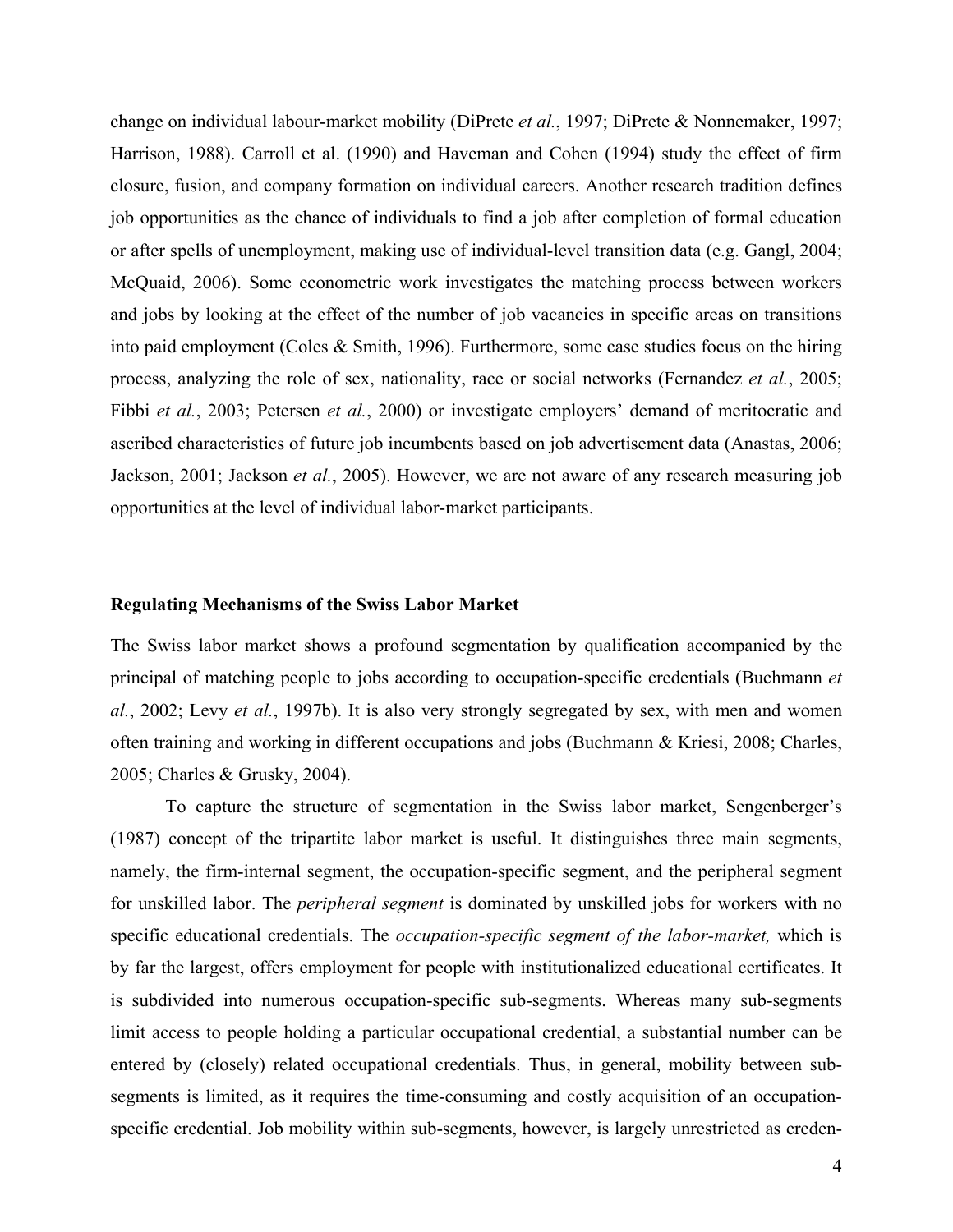tials are institutionalized and skills can easily be transferred between firms. In *internal labor* $markets$  – which only occur in large firms and are rare in Switzerland<sup>[2](#page-4-0)</sup> – skilled workers are recruited for entry at the lower levels of the organizational hierarchy. From there, they have the possibility to climb up institutionalized career ladders and acquire firm specific skills and knowledge. It is important to note that access to many job vacancies, namely to those in the internal and in the occupation-specific segments, is contingent upon the possession of the appropriate occupational certificate. Occupational certificates are thus likely to affect individual job opportunities to a great extent.

Occupational sex segregation refers to the allocation of men and women to different occupations. In Switzerland, a large proportion of women work in a few female-typed and highly female-dominated occupations in health care and social work, teaching, sales and in clerical jobs (Charles & Grusky, 2004). Men are allocated to a much wider range of male-dominated and inte-grated occupations.<sup>[3](#page-4-1)</sup> Occupational sex segregation goes hand in hand with gender-essentialist cultural beliefs in fundamental and innate gender differences, viewing women as particularly suited for jobs requiring nurturing and relationship skills (Buchmann & Kriesi, 2008; Charles & Bradley, 2009). Occupational sex segregation and the concomitant sex-typing of occupations is likely to affect women's and men's job opportunities.

Until the 1980s, Switzerland had one of the most sex segregated occupational structures within the industrialized world (Charles & Grusky, 2004). Despite a decrease and selective changes thereafter, the overall degree of occupational sex segregation remained surprisingly stable during the observation period. Figures for the year 2000 show that still more than half (52.4%) of the female workforce and over two thirds (69.1%) of the male work force worked in female- and male-dominated occupations respectively (Buchmann & Kriesi, 2008).<sup>[4](#page-4-2)</sup> Women predominantly held textile industry, domestic, body care, (primary) education, and health care occupations. Men were strongly overrepresented in agriculture, craft, building trade, technical and

 $\overline{a}$ 

<span id="page-4-0"></span><sup>2</sup> The Swiss labor-market is dominated by small and medium sized firms (Buchmann *et al.*, 2009; Levy *et al.*, 1997a).

<span id="page-4-1"></span>Occupations with more than 70% of female workers are labelled as female-dominated. Vice-versa, male dominated occupations employ 70% or more male workers. Integrated occupations have a more equal gender distribution, employing between 30 and 70% of female workers (Charles & Buchmann, 1994).

<span id="page-4-2"></span>Female dominated occupations are defined as occupations with less than 30% men; male dominated occupations hold less than 30% women. In integrated occupations, between 30 and 70% of the incumbents belong to the same gender (e.g. Charles & Buchmann, 1991; Jacobs, 1989).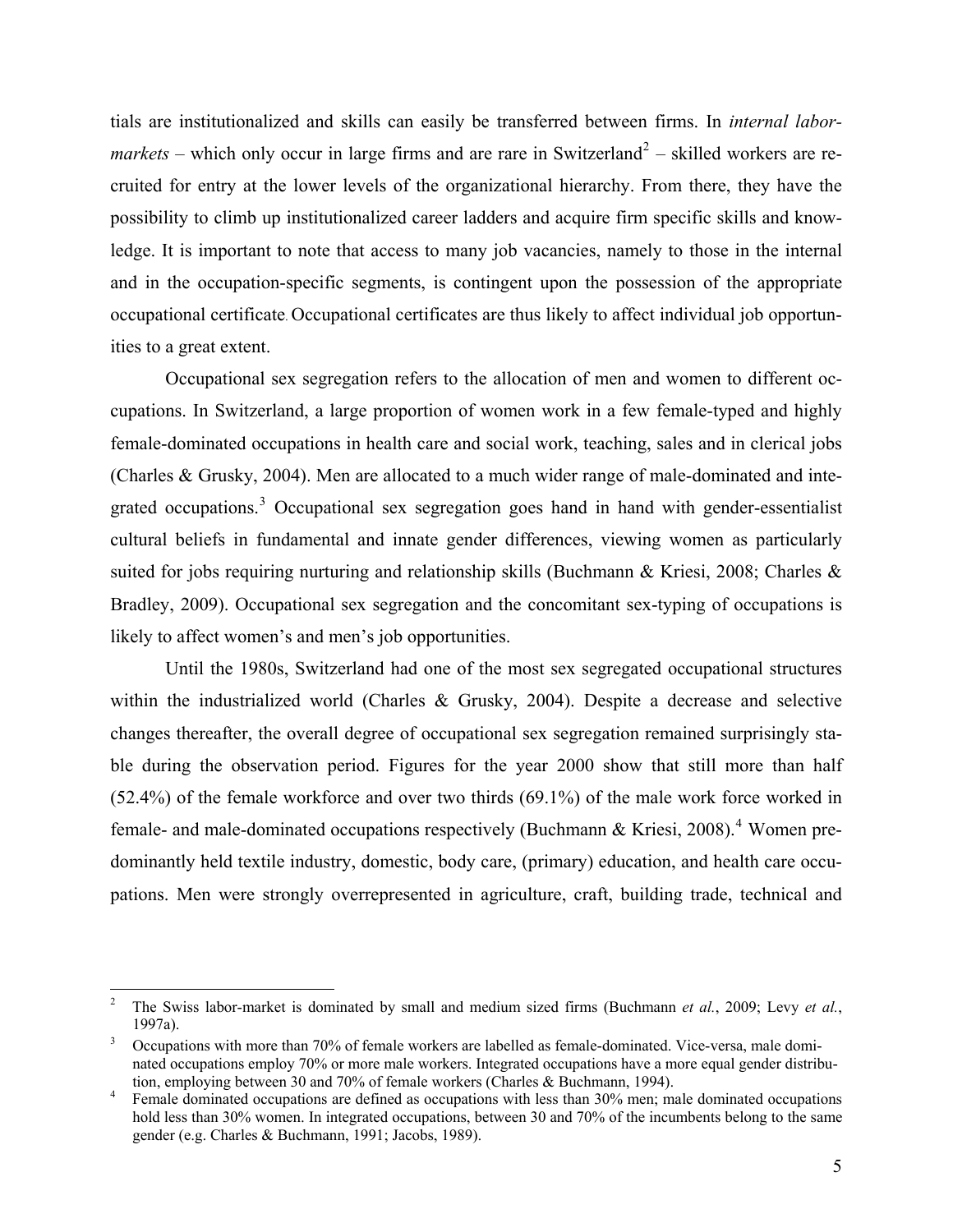engineering, transport and security, and science occupations. Integrated occupations with a more even gender distribution included trade and sales, media and artistic occupations.<sup>[5](#page-5-0)</sup>

#### **Theoretical considerations**

The conceptualization of individual job opportunities as the volume of job openings potentially accessible to individuals with given skills and other job-relevant characteristics is intertwined with two questions. The first one refers to how and to what extent macro-level processes shape the quantity of potentially accessible jobs. The second one asks how workers' characteristics are related to the volume of potentially accessible jobs.

#### *Macro-level processes*

 $\overline{a}$ 

The answer to the first question is linked to the changing composition of skill demand (i.e., occupational change) and to the economic climate. In general, job opportunities are more favorable in growing occupations and in periods of economic upswing (Sacchi *et al.*, 2005). Occupational change and change of the economic climate are often difficult to disaggregate. Changing job opportunities due to occupational change usually takes place at a slower pace compared to changing job opportunities due to economic upswings or downswings. In the short run, the latter affect individual job opportunities more strongly (Döpke, 1995).

Economic upswings have taken place in Switzerland from the mid-1960s until the beginning of the 1970s, from the late 1970s until the early 1980s and again from the mid-1980s until the early 1990s. Regarding sectoral and occupational change, the general pattern observed in other western countries also manifests itself in Switzerland. The agricultural and industrial sectors shrank while the service sector grew rapidly. $<sup>6</sup>$  $<sup>6</sup>$  $<sup>6</sup>$  In parallel, the occupational structure changed.</sup> Employment in agricultural occupations as well as in the majority of occupations in the industrial sector decreased whereas the vast majority of (high- and low-skilled) service sector occupations grew.<sup>[7](#page-5-2)</sup> This occupational change has gone hand in hand with constant skill upgrading of the work

<span id="page-5-0"></span><sup>5</sup> Data source: Census data from the Swiss Federal Office of Statistics; figures are based on our own calculations.

<span id="page-5-1"></span>Employment in agriculture dropped from 15% in 1960 to 5.5% in 1990. The industrial sector, which employed almost half of the Swiss work force in 1960, decreased to 35% in 1990. At the same time, the service-sector grew rapidly, employing two thirds of the work force in 1990 (Bundesamt für Statistik, 1988, 1992, 2003).<br>7 Textile, and leather industry as well as clock, and watch industry occupations showed a particularly n

<span id="page-5-2"></span>Textile- and leather industry as well as clock- and watch industry occupations showed a particularly pronounced loss of employment. At the other end of the scale, occupations in academia, public welfare, health care, IT, teaching and education, and law have displayed the highest growth rates between 1970 and 1990 (Leibundgut, 1986;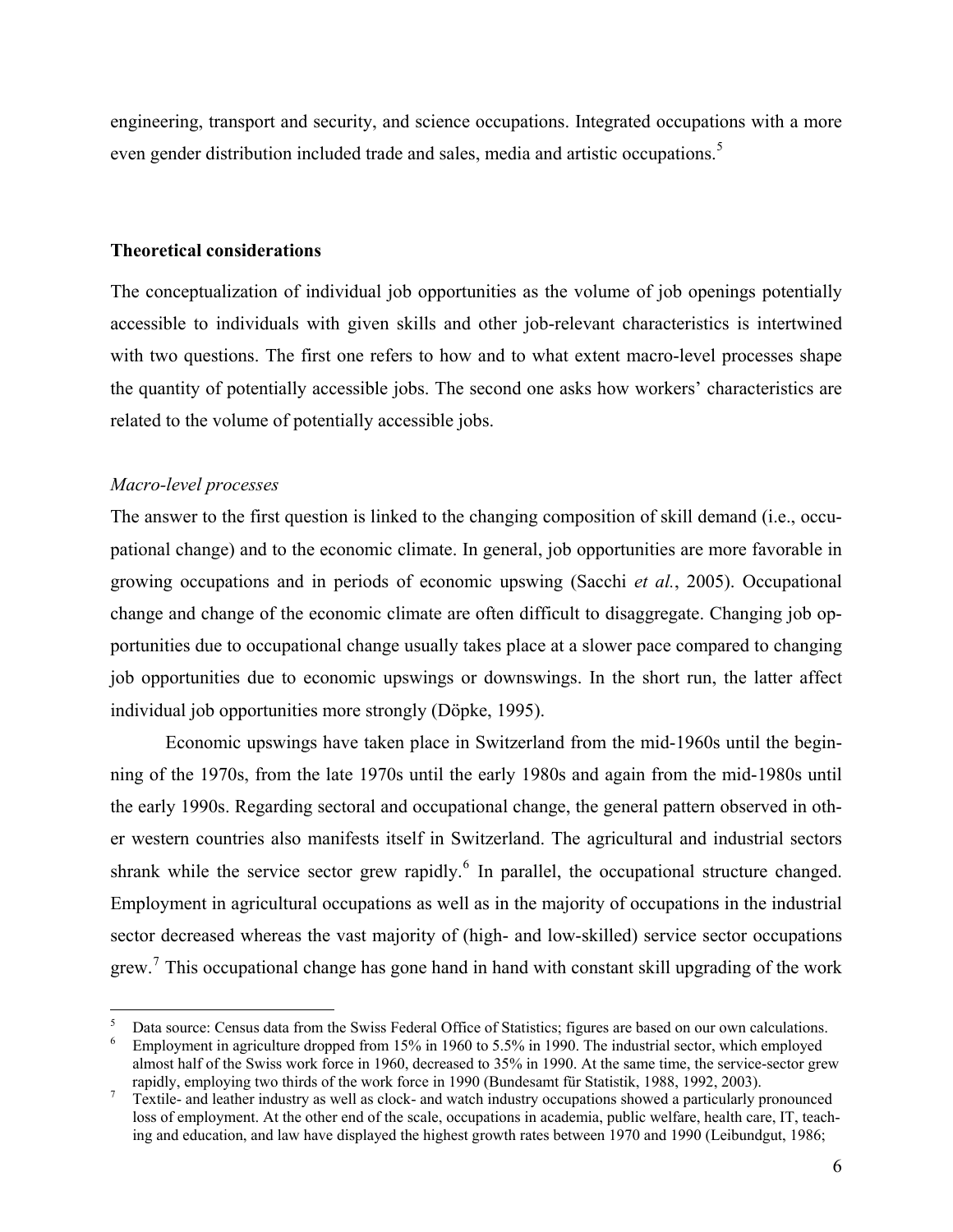force. Employment of unskilled workers has thus decreased from almost 42% in 1970 to about 26% in 1990 (Leibundgut, 1986; Sheldon, 1995). .

## *Micro-level processes*

In order to answer the second question of how workers' characteristics are related to the volume of potentially accessible jobs, we will forward theoretical considerations regarding the hiring criteria utilized by employers in a segmented labor market. Employers rank workers according to perceived economic efficiency requirements (Spence, 1973; Stiglitz, 1975; Thurow, 1975, 1979).. They seek to fill their vacant jobs with the most preferred workers who possess a specific set of resources (Coleman, 1991). As employers do not have reliable information about a potential employee's sought-after resources and productive capacity, hiring new workers is an investment decision made under uncertainty. In these situations educational credentials, occupational experience and other easily observable individual characteristics like age, sex, and nationality are used as "signals" and "indices" for productivity, trainability, and other desired features. Employers screen potential job incumbents according to skill and background characteristics and rank them on a continuum from the most to the least sought-after future employee. This results in a labor queue with employers first trying to hire workers from the top and only working their way towards the bottom of the queue if the workers placed at the top are unavailable. $8<sup>8</sup>$  $8<sup>8</sup>$ 

Against this background the question arises which factors determine the accessibility and the shapes of the labor queues in the Swiss labor market? We posit that occupational credentials serve as primary criteria to allocate workers to vacant jobs because the occupation-specific segment prevails in the Swiss labor market. Employers have very specific ideas about which occupational credential is necessary to fill a particular job, thus labeling the job vacancy accordingly. Without the required credential the chances to successfully apply for the vacant position in question are very slim. As a result job opportunities vary for people with different occupational credentials. First, occupations vary in size, thus leading to pools of job openings of different magnitude. Second, occupations vary in flexibility (Kaiser, 1983): Some occupational credentials ena-

Sheldon, 1995). In absolute figures, the following industrial and service occupations employed the largest number of workers in 1990: commercial and administrative occupations (17.6%), sales and trade (8.5%), building trade (7.5%), machine construction and engineering (5.3%), hotel and restaurant (5.2%), managers, directors and magistrates (4.2%), health care (3.1%), and technicians (2.1%) (Sheldon, 1995:28)

<span id="page-6-0"></span>Additional criteria affecting hiring decisions are hiring habits (Windolf, 1986; Windolf & Hohn, 1984) and institutional characteristics of firms (Cohen & Pfeffer, 1986; Marsden, 1994; Marsden & Campbell, 1990)). We refrain from elaborating these factors as we will not be able to measure them empirically.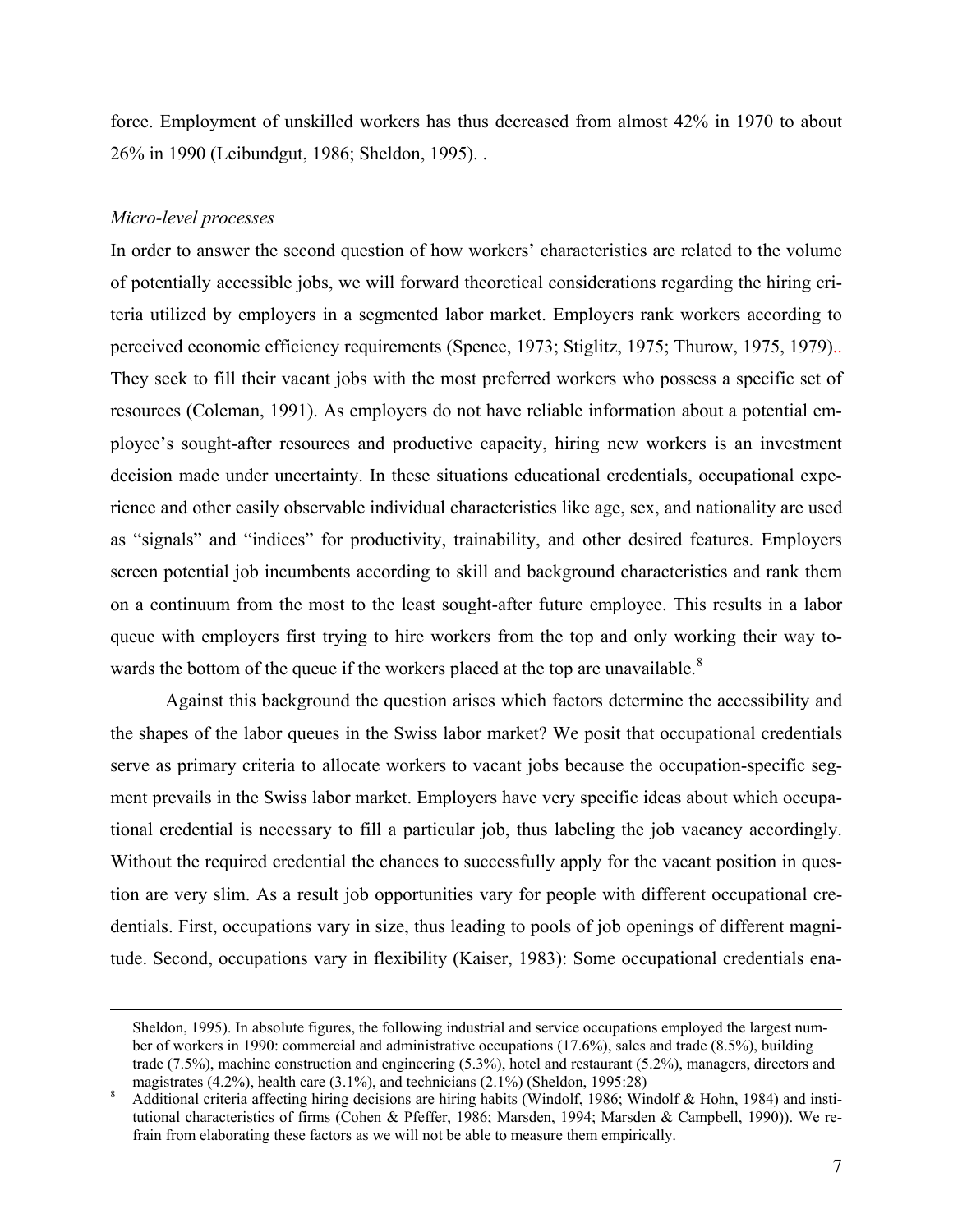ble access to related sub-segments of the labor market (e.g., in the Swiss case, clerks, drivers, salespersons, art occupations, such as musicians, actors, designers) and thus to potentially greater job opportunities. Others are tied to a single sub-segment (e.g., in the Swiss case, teachers, health care occupations, IT-professionals or traditional craft occupations, such as carpenters, bakers, painters) (Buchmann *et al.*, 2002), which often goes hand in hand with smaller pools of potentially accessible jobs.

Compared to occupational credentials, general educational degrees (i.e., those that are not occupation-specific) play a minor role, serving as an allocation substitute only for people who have never completed occupational training. Among job applicants with similar occupational and educational credentials, job experience serves as a signal for productivity and workers with more experience generally have a better position in the labor queue.

Another element structuring employers' preferences within the Swiss labor-market is gender. As a result of the high and stable rate of gender segregation, with men and women training and working in different occupations, employers *and* workers looking for employment often have no doubts about whether a vacant job should be filled by a man or woman. In femaledominated labor-market segments women will be placed at the front of the labor queue. In integrated and particularly in male-dominated occupations we expect men to be placed at the front. The reason is that women are often considered to be less reliable workers than men, to show higher rates of absenteeism and job turnover. Employers thus tend to favor men. This should hold particularly for jobs with high replacement costs (Bielby & Baron, 1994). Labor queues therefore often act as gender queues (Reskin, 1991). Empirical studies for Switzerland show that this mechanism particularly plays out when vacancies with supervisory and management tasks are being filled (Ferro Luzzi & Flückiger, 1998, 2003).

Also very young workers find themselves relegated to the back of labor queues (Andrews *et al.*, 2002; Teyssière, 1996). They are thought to be less reliable and stable compared to older employees. At the other end of the age scale, workers who come close to retirement age have lower job opportunities particularly compared to middle-aged ones. Due to high fringe benefit costs and an overpay of older workers relative to their productivity they are more expensive to employ (Hirsch *et al.*, 2000).<sup>[9](#page-7-0)</sup>

 $\overline{a}$ 

<span id="page-7-0"></span><sup>9</sup> Due to data restrictions, we won't be able to test this assumption.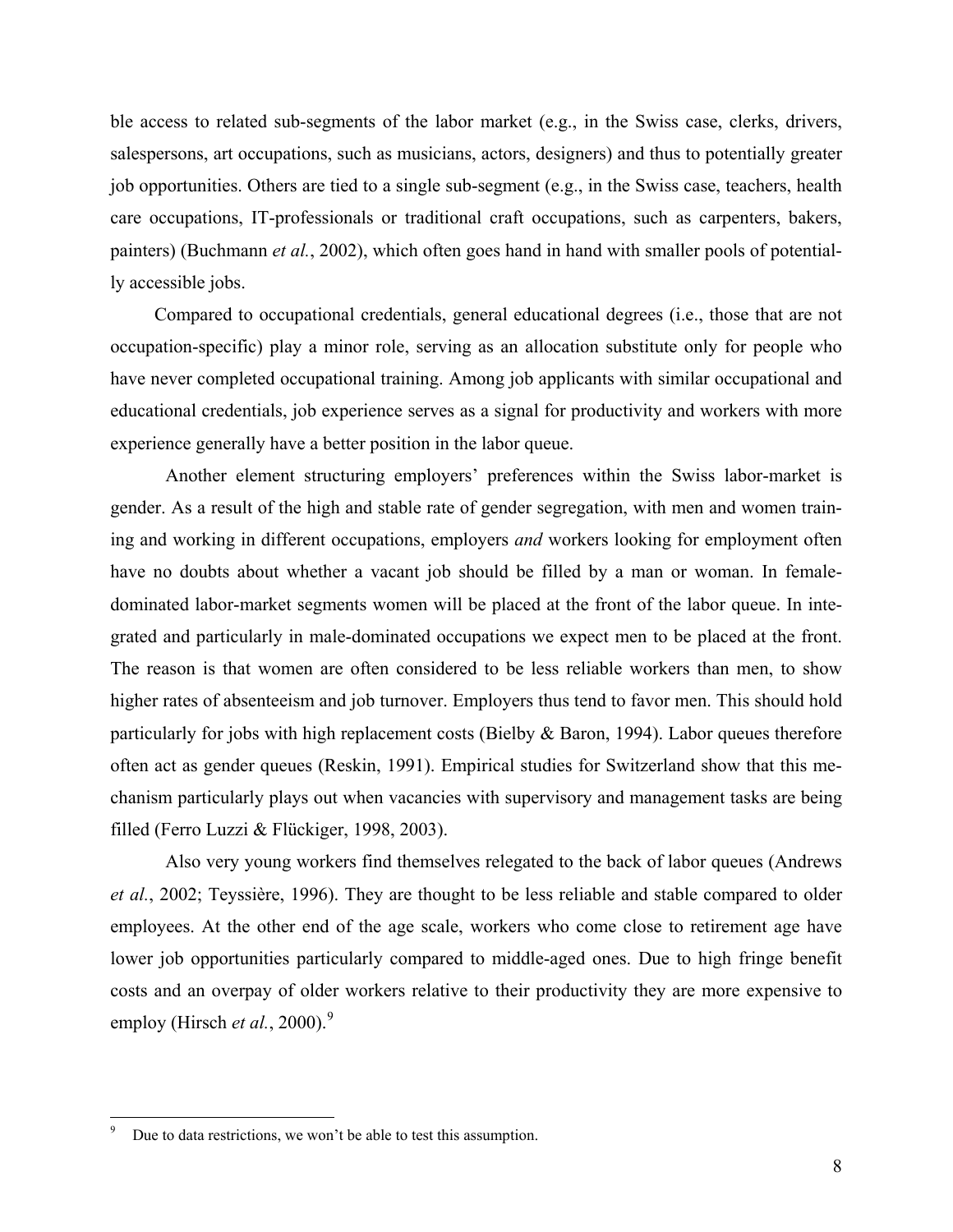#### **Data and Methods**

We will first describe the characteristics and properties of the two data sets used for the analyses. Next we will outline the construction principle of the dependent variable and describe the covariates, followed by the discussion of the statistical methods employed.

## *Data*

 $\overline{a}$ 

The *Swiss Life History Study*, a mailed retrospective life-history survey conducted in 1989 provides the respondents' career data (Buchmann & Sacchi, 1997). It is representative for Swiss citizens of both sexes in the German-speaking part of Switzerland, born between 1949-51 and 1959- 61, respectively  $(N = 2292)^{10}$  $(N = 2292)^{10}$  $(N = 2292)^{10}$  The survey includes detailed biographical information on education, occupation and the family. Employment histories are recorded after completion of formal education. Transforming the data into person years, the final data set consists of 31'638 observations.

Using the *Swiss Job Monitor*, a representative *random sample of job ads* published in the German-speaking part of Switzerland between 1950 and 2007 (Sacchi *et al.*, 2005), we propose a novel way of constructing indicators for job opportunities. The sample was drawn by a two-stage method whereby approximately 70 newspapers and advertisers (stratified by region and circulation) were selected by chance. For each year, 500 job ads were then randomly selected. The full sample for the observation period considered here includes 26'500 job ads with a total of 34'000 vacant positions. The data provide *annual*, *occupation-level* information on the number of advertised jobs (i.e., job openings).

Job advertisements offer four important advantages and one disadvantage when using them as indicators for job opportunities. The first advantage is that they allow us to measure change in skill demand over time since published job ads can be collected retrospectively for any time periods. Second, job ads provide the great advantage of measuring directly the excess demand for skills, which is an excellent measure for job opportunities. The number of job ads depends on the extent to which the skill demand by employers exceeds the respective supply. Third, the measurement of the demand side is quite detailed. Most job ads include information on the requested occupational qualifications and characteristics of the prospective employee (e.g., occupation,

<span id="page-8-0"></span> $10$  The German-speaking part of Switzerland comprises about 65 percent of the population.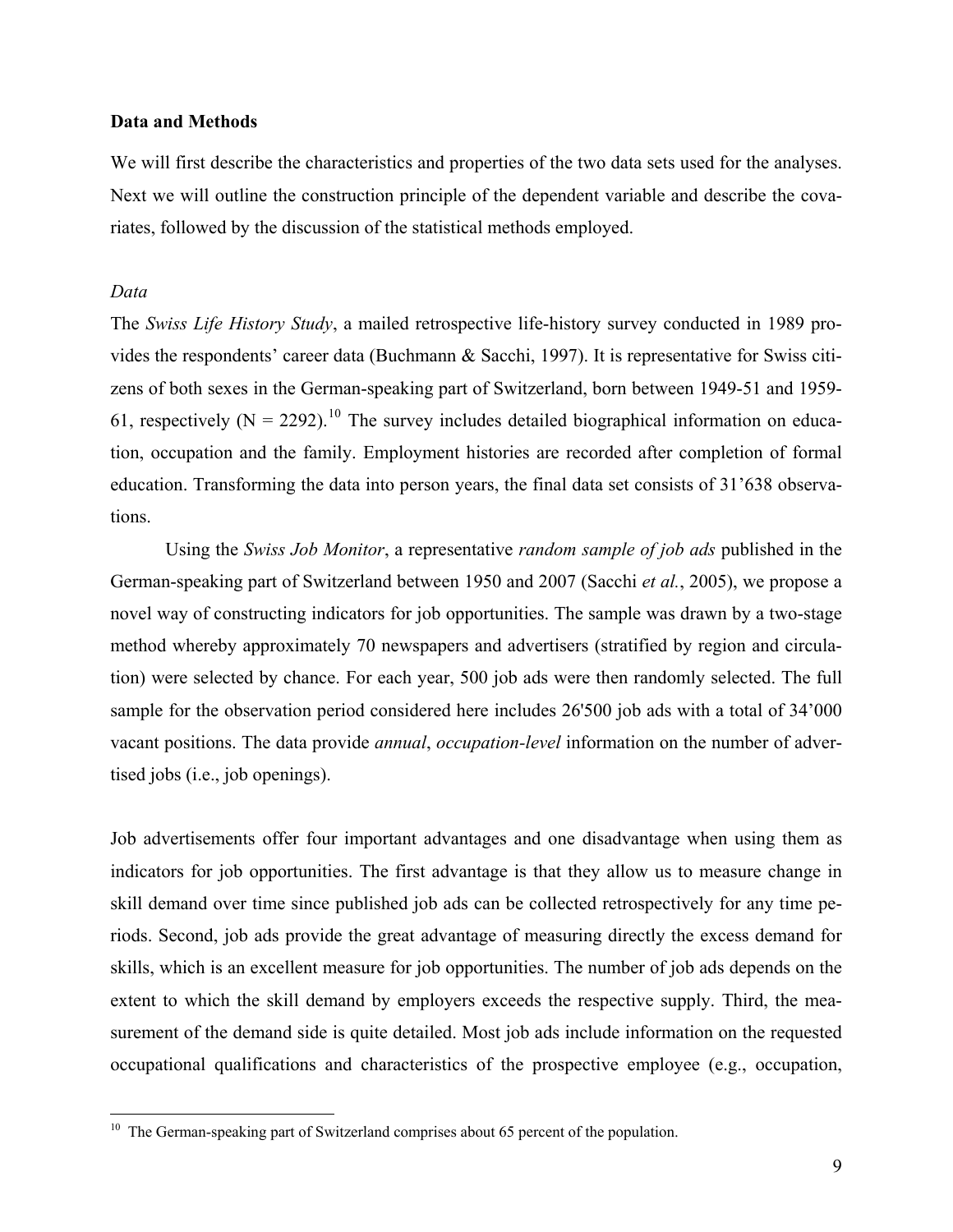experience, sex, and age). From the perspective of the matching and queuing approach discussed earlier, job ads include detailed information about the composition of labor queues and employers screening criteria. Job ads serve as a first step for screening applicants according to criteria such as education, occupational credentials, experience, sex, and age. In the segmented Swiss labor market, occupational credentials play the most important role in the matching process. Consequently, nearly all job ads include an occupational title, while a considerable part also includes information on experience requirements, the preferred age group, and sex of the prospective employee. For these reasons, a large number of job ads with similar profiles published at any given point in time indicate good job opportunities for people with the requested qualifications and characteristics. Job ads are thus an excellent database for constructing indicators for *the demand of firms for narrowly defined groups of workers with specific credentials and other labor market relevant characteristics*. They provide a novel and innovative measure for the structure of the labor queue.

Fourth, job advertisement indicators can be easily linked with individual career data in order to obtain time-dependent measures of *individual job opportunities.*[11](#page-9-0) This allows a parsimonious analysis based on multivariate methods. Indicators for skill demand based on job ads which are linked with individual data thus provide a more precise and direct measurement of job opportunities at an individual level than has hitherto been done. They are also well suited to predict individual career mobility such as transitions to self-employment or upward mobility (Buchmann *et al.*, 2007a, 2009).

One disadvantage is, however, the difficulty to distinguish between people with only average and less than average job opportunities. Job ads are better capable to differentiate between individuals with good and very good job opportunities because the recruitment strategy of placing job ads is most often used to fill vacancies for which it is difficult to find suitable candidates. Hard-to-fill vacancies may be the result of a high rate of job turnover in labor-market segments with unfavorable working conditions and low wages, thus causing the same jobs to become vacant several times in a short time span. Or they may be due to a shortage of workers with the required skills and characteristics, thus making it difficult for employers to fill positions with quali-

<span id="page-9-0"></span> $11 -$ 11 They do not indicate *individual employment chances*, however. This would require additional information on the composition of the labor queue, i.e., the number and characteristics of competitors. Detailed information about selection mechanisms within the last application stages (i.e., inviting and choosing the final candidates) would in addition be needed to precisely determine individual employment chances.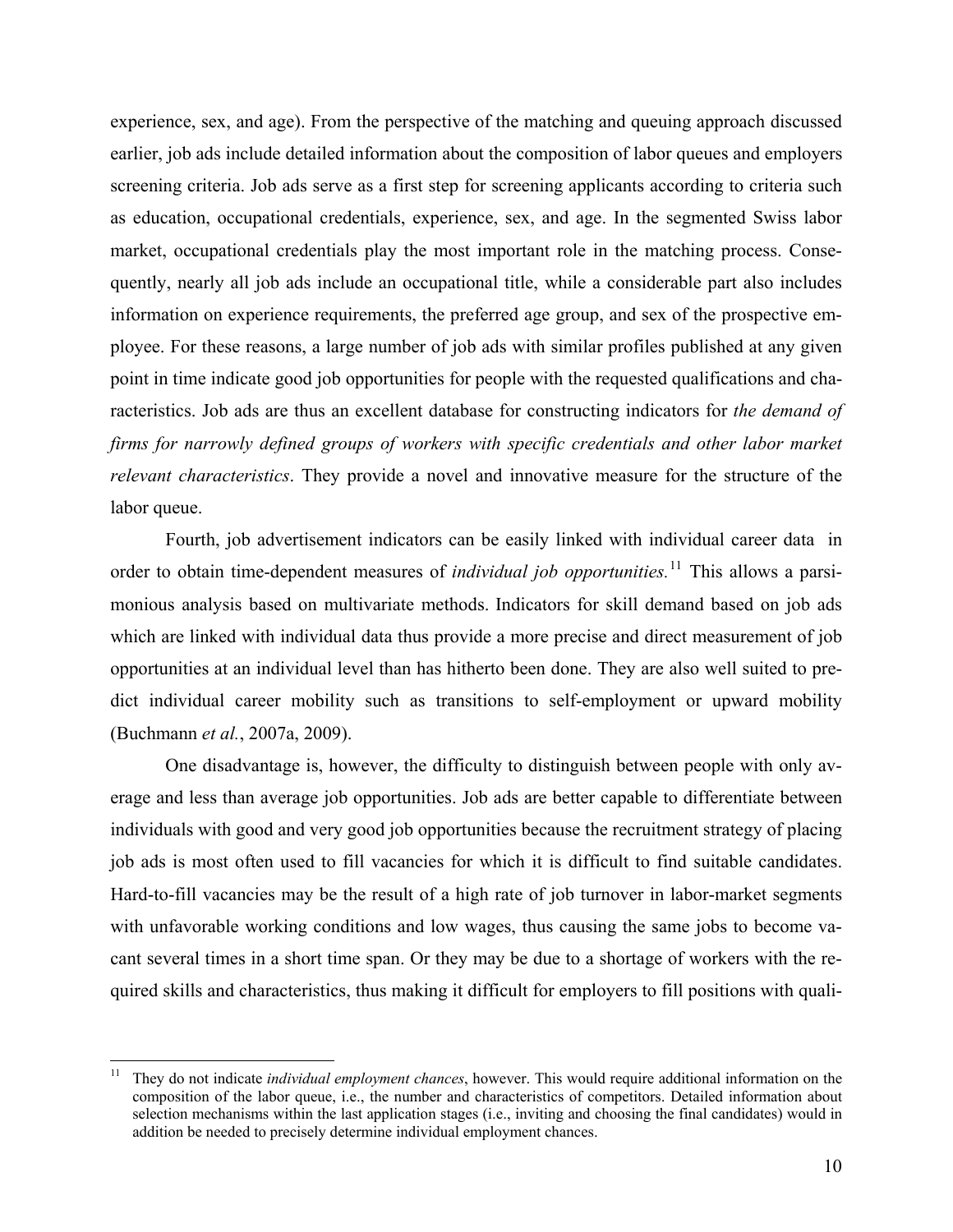fied employees. Vacancies that can easily be filled otherwise (e.g., informal search channels, self application etc.) will be published in newspapers less often.<sup>[12](#page-10-0)</sup>

In sum, job advertisement data used for measuring skill demand indicate first and foremost the *intensity of the demand for particular combinations of occupational qualifications, work experience, and work-related personality attributes*. They thus show both the number of open positions within any given job category and the structure of the respective labor queue. These are precisely the properties that render job ads a highly appropriate data source for examining the *qualitative demand for skills* and the respective shifts across time

## *Dependent Variable*

The *Swiss Job Monitor* data is used to construct individual-level indicators of job opportunities in four steps. *First*, we classify all advertised job vacancies for the years 1961 to 1989 by some of the screening criteria widely used in job ads. These are occupation, gender, age, and required experience. This procedure yields the number of job vacancies per year and occupation for eight groups of prospective employees: Men and women younger or older than 30 years with or without experience.

*Second*, we make use of Swiss Census Data to calculate the probability that a person hold-ing a particular occupational credential holds a job in any specific occupation<sup>[13](#page-10-1)</sup>. This intermediate step is necessary because the information provided in job advertisements is not always suf-

<span id="page-10-0"></span> $12 \,$ 12 Additional analyses have shown that, despite this disadvantage, job ads are indeed a reliable source for measuring opportunity structures (see also Valletta, 2005). The findings of two Swiss firm surveys show, first, that approximately 44 percent of the vacancies occurring between 1992 and 1994 were advertised in print media. Second, the number of advertised vacancies remains the same in economically similar years (Sacchi *et al.*, 2005). These results provide evidence that a representative sample of job ads covers a considerable proportion of the overall skill demand. The vacancies most likely to be advertised are those for which it is not easy to find prospective incumbents. Vice versa, there seems to be hardly any vacancy that is not advertised on principle. We thus conclude that the more the particular skill demand exceeds the supply, the more likely it is that the respective vacancies will be advertised in print media.

<span id="page-10-1"></span><sup>&</sup>lt;sup>13</sup> The Swiss Census Data include matrices of people's most recent occupation-specific credentials and their occupation-specific employment. The individual cells of these matrices show the degree to which given educational credentials are linked to particular occupations. For each cell of the matrices, we compute the *transition probability* according to the following formula:

 $w_{ab} = x_{ab} / x_a$ 

wab transition probability of occupation-specific credential a to occupational activity b

 $x_{ab}$  Number of individuals equipped with occupation-specific credential a and active in occupation b

 $x_a$  Total number of individuals equipped with occupation-specific credential a

These transition probabilities may be interpreted as estimates of the *accessibility of job openings* for people with given occupation-specific (or no) credentials when applying for job openings within given occupations. Job vacancies in the 1960s (1961-1970) are linked with the 1970 Swiss Census Data; those in the 1970s with the 1980 Swiss Census; and those in the 1980s with the Data of the 1990 Swiss Census.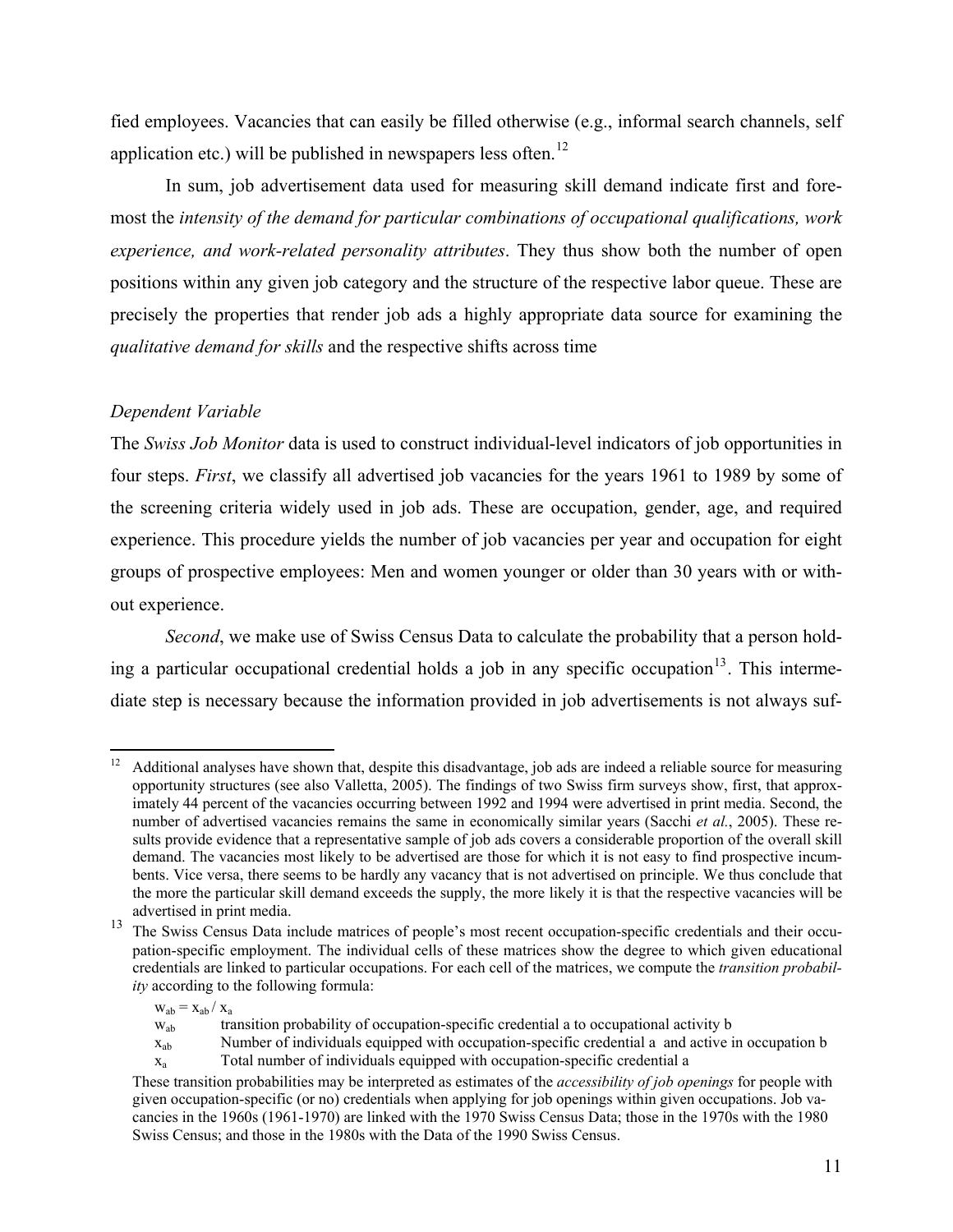ficient to infer the exact educational prerequisites required to apply for an advertised job with reasonable prospect of success. Many job ads do not explicitly list educational requirements because they are taken for granted by employers and employees for given occupations. Furthermore, many educational credentials do not only provide access to one specific occupation but to an occupational sub-segment consisting of several closely related occupations.

*Third*, we construct job opportunity indicators by linking the job-advertisement data with the transition probabilities based on the following formula:

$$
O_{iaj} = \sum_{b=1}^{B} (w_{ab} \cdot n_{ibj}) + \sum_{ob=1}^{OB} (w_{ob} \cdot n_{ibj})
$$

where:

 $\overline{a}$ 

*Oiaj* Number of advertised jobs in year j weighted by the transition rate of individuals belonging to group i with occupation-specific credential a

 $w_{ob}$  Transition rate into occupation b of individuals without any occupation-specific credentials

 $w_{ab}$  Transition rate from occupation-specific credential a into occupation b

 $n_{ibi}$  Number of published job openings in year j for occupation b which are accessible for individuals belonging to group i

This formula states that we multiply the number of advertised jobs per occupation and year with the transition probability related to each cell in the matrix of occupation-specific credentials and occupation-specific employment. Thereafter, we aggregate the estimated opportunity per occupation-specific credential (and the row referring to 'no occupation-specific credential'). Finally, we add, per occupation, a constant measuring the aggregated opportunity of people without any occupation-specific credential to the occupation in question.<sup>[14](#page-11-0)</sup> This procedure is repeated for each calendar year and for each of the eight specified groups of prospective employees. It yields the number of job openings per year and per occupation ( $n = 267$ ) advertised for eight groups of people: men and women under (and above) thirty years of age equipped with (and without) experience. Put differently, the procedure calculates the annual number of jobs which are potentially accessible for 2134 (8x267) different groups of workers.

*Fourth*, we match these annual indicators with the individual career history data on the basis of the respondent's occupation-specific credentials, gender, age, and occupational experiences at a given point in time. Job opportunities are thus adjusted whenever the respondent gains another credential, grows older and obtains more occupational experience.

<span id="page-11-0"></span><sup>14</sup> By doing this we take into account that people with occupation-specific credentials also have access to jobs which do not require any credentials.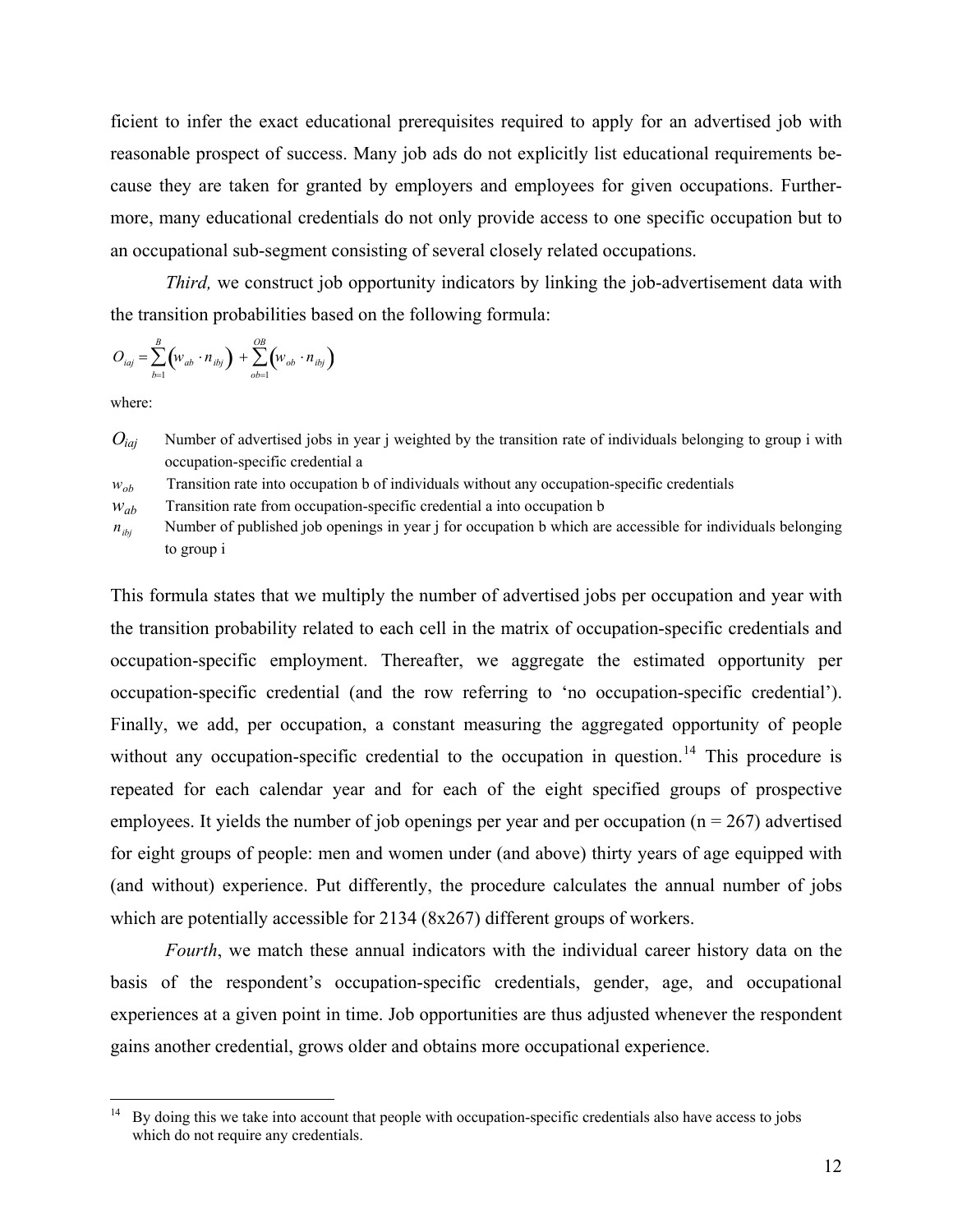## *Independent Variables*

Our model includes one demand- and several supply-side covariates. On the demand side, the overall employment growth compared to the previous year captures the *economic cycle.*[15](#page-12-0) The supply-side encompasses the following covariates: *Educational attainment,* a time-varying variable, distinguishes between primary/lower secondary education, apprenticeship (reference category), vocational college, baccalaureate, and tertiary education. *Labor-market experience* is a time varying covariate, measuring months worked since labor-force entry. Furthermore, a timevarying covariate refers to the *first received occupational credential*. Based on the two-digit code of the Swiss Federal Office of Statistics and additional recoding of very small occupational cate-gories, we distinguish between 13 occupational groups.<sup>[16](#page-12-1)</sup> People without any occupational credentials serve as reference group. Age is measured in years, and a dummy differentiates between members of the two *birth cohorts*, with respondents belonging to the younger cohort (1959-61) coded 1. The descriptives of all dependent and independent variables are shown in Table 1 in the Appendix.

## *Method*

We employ a linear regression analysis to estimate the effects of supply and demand-side factors on individual job opportunities.<sup>[17](#page-12-2)</sup> We run the models for men and women separately.<sup>[18](#page-12-3)</sup> As our data contains repeated observations on individuals we specify the cluster option. By making use of the Huber/White/Sandwich estimator of variance (Huber, 1967) we take into account that the

<span id="page-12-0"></span><sup>15</sup> Data source: BESTA indicator from the Swiss Federal Office of Statistics. This is the best indicator available for the observation period. Graphic analyses (not shown) reveal that the indicator captures the economic upswings and downswings of the Swiss labor market as reported in the literature (Frick & Lampart, 2007; Sheldon, 1993) very well. It also correlates fairly highly with the change of the gross national product ( $r = 0.5$ ).

<span id="page-12-1"></span><sup>&</sup>lt;sup>16</sup> Due to their similar effect, we have combined the following occupational categories: 1) agriculture and food industry occupations (occupational groups 11 and 21); 2) building, metal, machinery trade/sales and higher service sector occupations (groups 31 and 32); 3) transport, communication and security occupations (groups 34,35,36); 4) Media, artistic and scientific occupations (groups 37,38,45); 4) social occupations, education and teaching (groups 43 and 44). Mining occupations, a group which contains hardly any cases, (group 24) have been

<span id="page-12-2"></span><sup>&</sup>lt;sup>17</sup> At first glance, a tobit model might lend itself as the most suitable method of analysis. However, the dependent variable is not censored as all our respondents have potential access to some advertised jobs (or technically speaking, all values of the dependent indicator "job opportunity" are positive). The models are estimated with weighted data.

<span id="page-12-3"></span>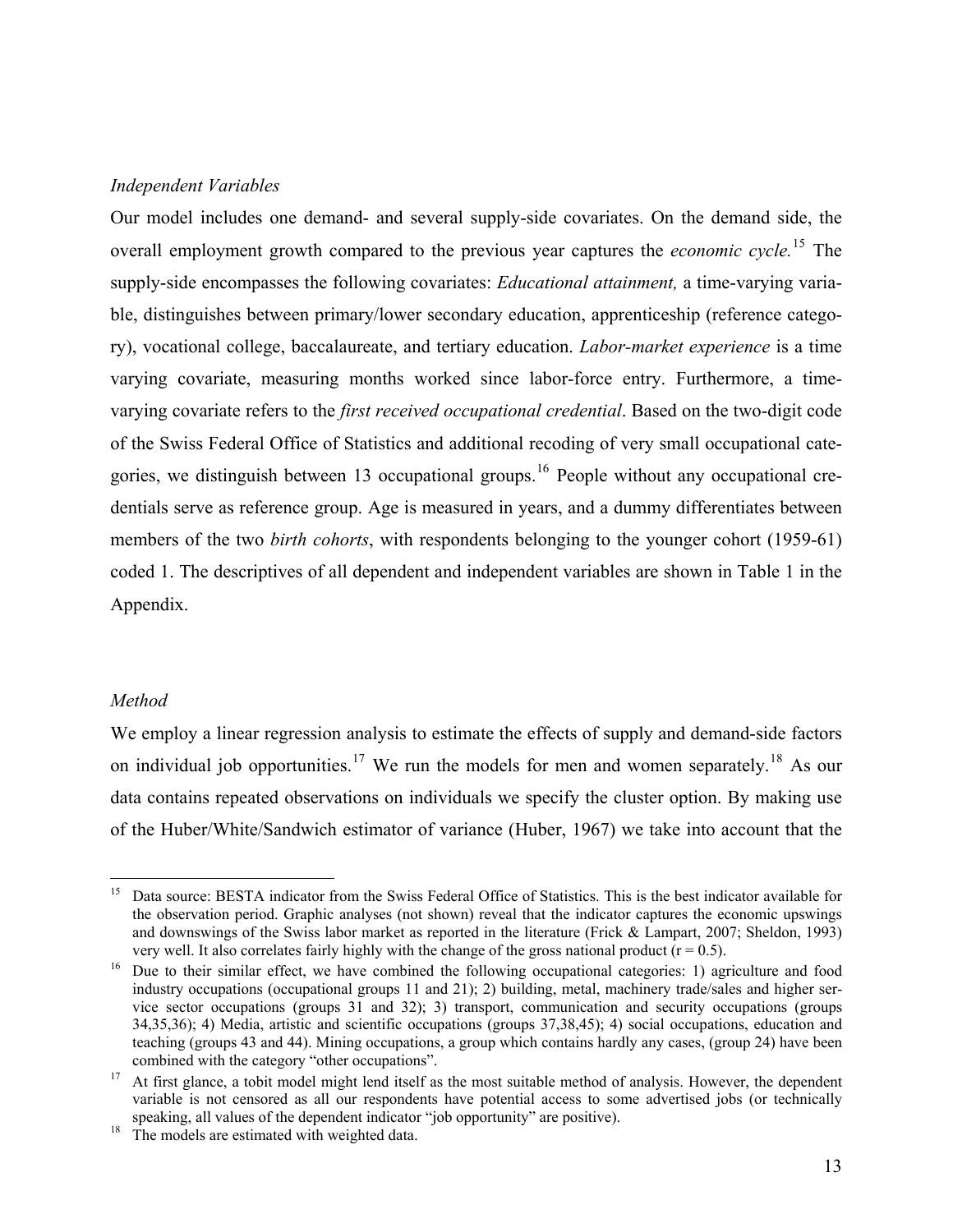observations are independent across groups but not within groups (i.e., individuals). Differences between men and women are assessed by estimating a joint model including interaction terms of gender and the other covariates. In order to assess the impact of the different covariates, we run the regression models stepwise and illustrate the respective explained variance. In addition, we decompose the residual variance of the models into a between-subject, a within-subject, and a non-additive part. The first component represents time-invariant differences in individual job opportunities. The second one captures unexplained macro changes in job opportunities, and the third individual-level changes not covered by the models. Thus, the decomposition may give some indications about the relative importance of different types of uncovered sources of individual job opportunities.

#### **Results**

 $\overline{a}$ 

The results of our multivariate regression analyses are presented in Table 1. Table 2 displays the explained variance  $(R^2)$  after a stepwise inclusion of the covariates. It is noteworthy that the explained variance of our models is very high, amounting to 75% for men and 72% for women. Our model thus includes factors which are highly relevant for individual job opportunities. Turning to the covariates, our demand-side indicator for the *economic cycle* indicates that individual job opportunities vary with the economic cycle.<sup>[19](#page-13-0)</sup> In times of economic upswings the demand for workers with specific skills and particular characteristics grows significantly and shrinks during economic downswings. Interestingly, this effect is considerably stronger for men than for women. Job opportunities for women seem to be less sensitive to change in the economic cycle compared to opportunities for male workers. This is confirmed by a comparison of the  $R^2$  in Table 2. Whereas the economic cycle explains 58% of the model variance for men, the respective figure for women is 19% only. Many women work in service sector occupations such as health care occupations, social work, teaching or catering occupations, which are known to be less exposed to cyclical fluctuations compared to most occupations in the industrial sector (Döpke, 1995).

As the Swiss educational system and the labor-market are dominated by occupation-based training, we expect *type of first certified occupational training* to produce large and persistent

<span id="page-13-0"></span><sup>19</sup> Models including a separate dummy variable for each year (results not shown) instead of the employment trend show that variance over time in job opportunities can be fully accounted for by the latter.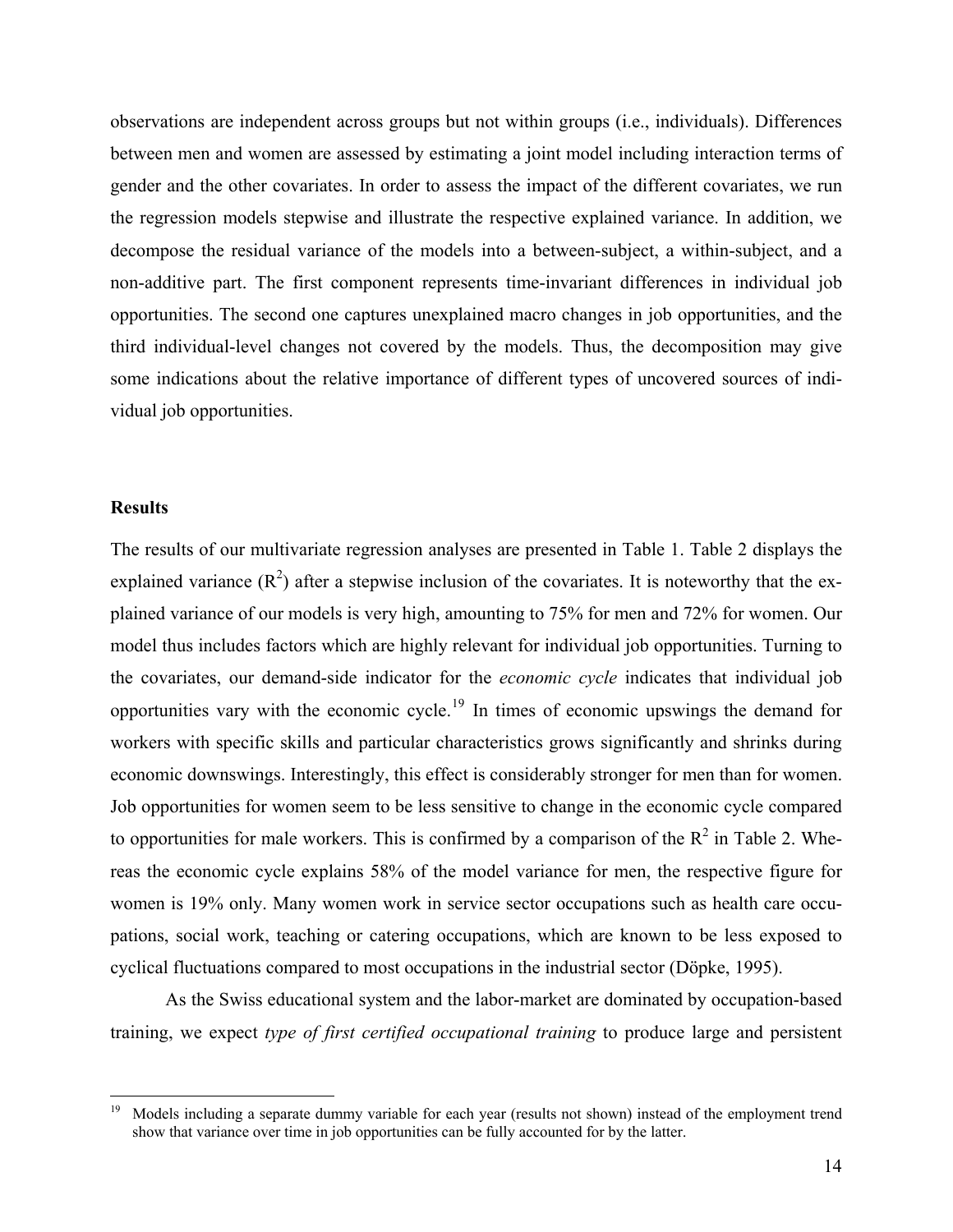differences in individual job opportunities. The results in Table 1 confirm this expectation in three respects.

First, individuals holding an occupation-specific credential generally have significantly better job opportunities compared to unskilled workers. This is supported by an additional model (not shown), which includes a dummy variable distinguishing between workers with and without an occupational credential instead of the more detailed variable *first occupational credential*. [20](#page-14-0) Unskilled male and female workers without an occupation-specific credential are thus placed at the bottom of the labor queues. This finding is in line with other research for Switzerland and Germany, showing that job opportunities for unskilled workers are decreasing (Rauch & Reinberg, 2000; Sheldon, 1995).

Second, job opportunities vary considerably by the type of the first gained occupational credential. The comparison of the occupational groups in the model for men shows that job opportunities are particularly abundant for workers with credentials for building, metal, machinery, electrical, wood and paper occupations, with credentials for trade, sales, and higher service sector, clerical and administrative occupations as well as for credentials in catering and domestic service occupations. These occupational sub-segments belong to the largest ones in the Swiss labor market. At the other end of the scale, health service occupations, social work and teaching offer comparatively few job opportunities for male workers. Agriculture and food industry, graphic, chemical industry, technical, transport, communication and security, and personal services, cleaning and caretaking occupations fall in between, offering about average job opportunities for men. For women, similar to men, the potentially accessible job pool is biggest for those holding credentials for trade, sales, higher service sector, clerical, and administrative occupation, and catering and domestic service occupations. In contrast, building, metal, machinery, electrical, wood and paper industry credentials, and graphic and technical occupation credentials offer very limited opportunities for women. The pattern of these findings supports the hypothesis that occupational credentials serve as an important ranking criteria of employers, who have clear ideas about the occupational credentials necessary to fill a particular job. As a result, job opportunities vary depending on the size and the flexibility of the occupational sub-segment to which a worker has access due to his or her credential.

 $\overline{a}$ 

<span id="page-14-0"></span><sup>&</sup>lt;sup>20</sup> p=0.01%. Furthermore, the  $R^2$  drops by 40% for women and by 26% for men if the dummy variable is included instead of the type of occupational credential.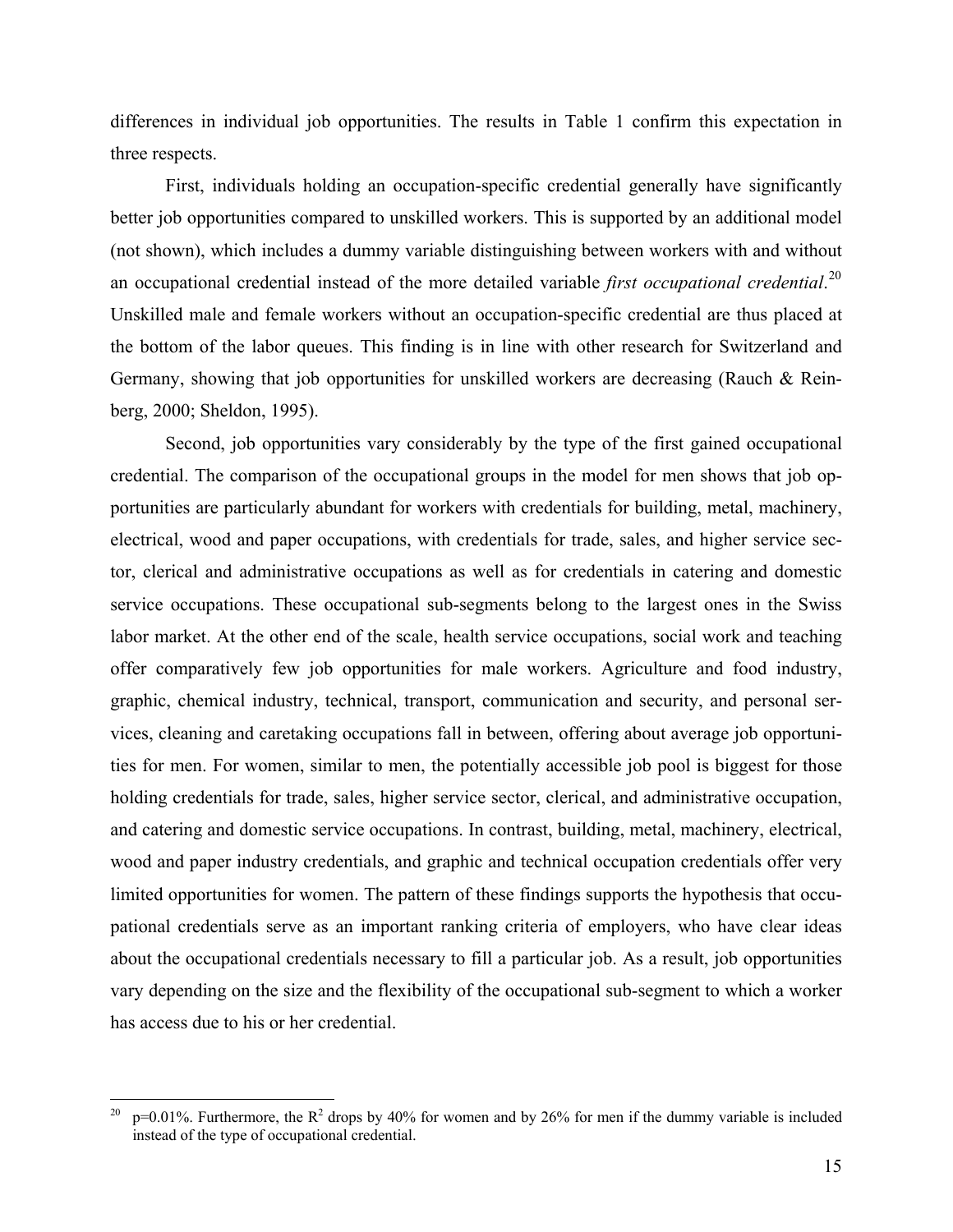Third, a comparison of the job opportunities for men and women holding the same type of occupational credential reveals that most occupational credentials offer different job opportunities for male and female workers, as shown in the last column of Table 1. Men enjoy significantly more favorable opportunities when they hold credentials for the traditionally male-dominated occupations in the industrial sector (codes 23-29). The lower or almost missing opportunities for women are due to employers' clear ideas that jobs within these sub-segments are "men's work" and thus unsuitable for women. As a result, female workers are ranked behind their male counterparts or even excluded from the relevant labor queues. However, women do face larger pools of jobs than men when holding credentials in trade, sales, and higher service sector, clerical and administrative occupations and in personal services, cleaning and caretaking occupations. In absolute figures, all of these sub-segments are either female-dominated or integrated, employing a large ratio of female workers. The pattern of these findings confirms Reskin's (1991) notion of labor queues as gender queues, where employer's use sex as one of the dominant ranking criteria. Women are placed before men only in the few groups of occupations employing a large proportion of female workers. The findings also support Charles' and Grusky's (2004:297) results that women crowd into few and often less desirable hypersegregated "occupational ghettos" in the nonmanual sector.

Despite their unfavorable opportunities in male-dominated occupational fields, women's job opportunities are generally better than men's, as illustrated by the constant in the models (and confirmed by a pooled analysis not shown). Two reasons may help to explain this result. First, occupational growth during the observation period has been concentrated in labor market segments employing a large proportion of women (e.g., health, social and personal services, teaching). The demand for female workers has thus exceeded their supply, resulting in abundant job opportunities for women. Second, job fluctuation in some female-dominated fields is comparatively high due to unattractive working conditions and contingent work (e.g., hotel and restaurant industry, certain health care occupations), leading to a large amount of published job ads and thus to a possible overestimation of women's employment opportunities in certain segments.

At this point, a brief discussion of the explained variance regarding the first occupational credential is in order. As Table 2 shows, this credential explains about 17% of variance for men and almost 46% for women. Occupational credentials thus determine women's job opportunities to a much greater extent and more lastingly than men's. This may reflect that women are locked into their first trained occupation to a much higher degree than men. We attribute this to the fact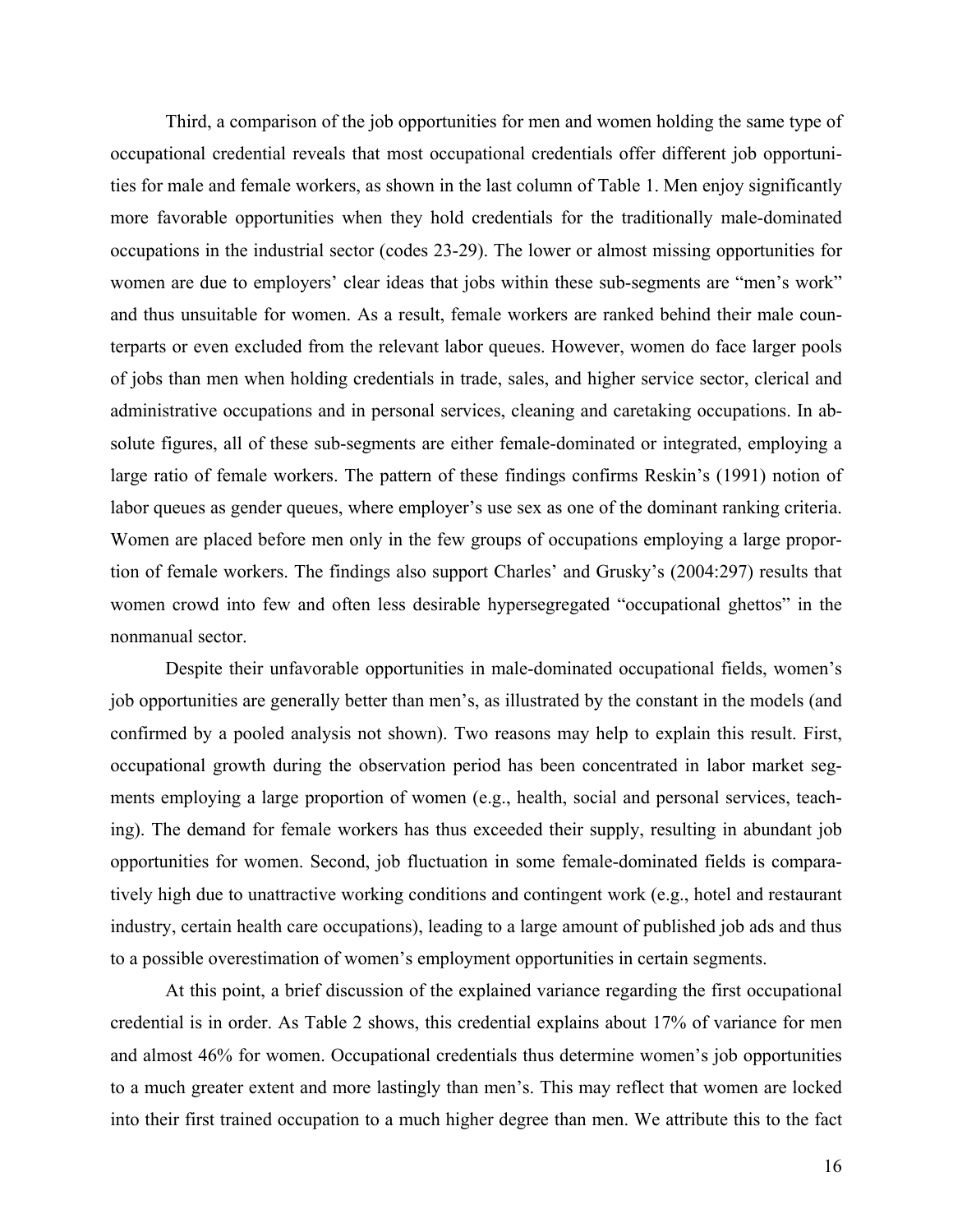that many Swiss women interrupt paid work due to the birth of children. This limits their opportunities for promotion or further training. In addition, many female-dominated occupations offer hardly any institutionalized opportunities for further training or career advancement (Buchmann *et al.*, 2007b). Examples are medical semi-professions (e.g. nursing), teaching or clerical jobs, which employ a great number of the female workforce, By contrast, many male-dominated occupations enable access to further training. Typical examples are jobs in the police force or in public transport (i.e., train or bus driver), which are traditionally accessed via male-dominated craft occupations (e.g., mechanics, electricians, carpenters).

*Educational attainment* shows a partially significant though week effect. Men holding a vocational college degree enjoy slightly better job opportunities than the reference group of men with a completed apprenticeship. Employers thus seem to value vocational college degrees higher. The same holds for women. Additionally, women with a Baccalaureate or a tertiary degree have lower job opportunities compared to the reference group as well as compared to their male counterparts holding the same degree. Jobs for highly educated people (with tertiary educational degrees) are often endowed with formal authority, high status and good salaries. Employers expect high work commitment and continuous and full-time work from incumbents of such jobs – characteristics that are ascribed to male rather than to female employees. As a result, women might be excluded from or relegated to the back of the relevant labor queues due to statistical discrimination.

The covariate for *labor-market experience* expectedly shows that the number of potentially available jobs rises with growing experience. For many jobs some kind of experience is a prerequisite for entering the labor queue, thus rendering the vacancy inaccessible for people without the required experience. As interesting as these results for educational attainment and experience may be, it must not be overlooked that the overall effect is negligible after the occupational credential is controlled for. Table 2 shows that educational attainment and experience contribute very little to the explained model variance (0.5% for men and 1% for women, the gender difference may reflect the higher prevalence of general educational degrees among women). This isn't surprising if we consider that the dominating matching principle in the Swiss labor-market is not based on *educational* but on *occupational* credentials. The latter serve as employers' primary ranking criteria. If workers with identical occupational credentials are available, educational attainment and labor market experience will serve as additional, but clearly secondary, ranking criteria.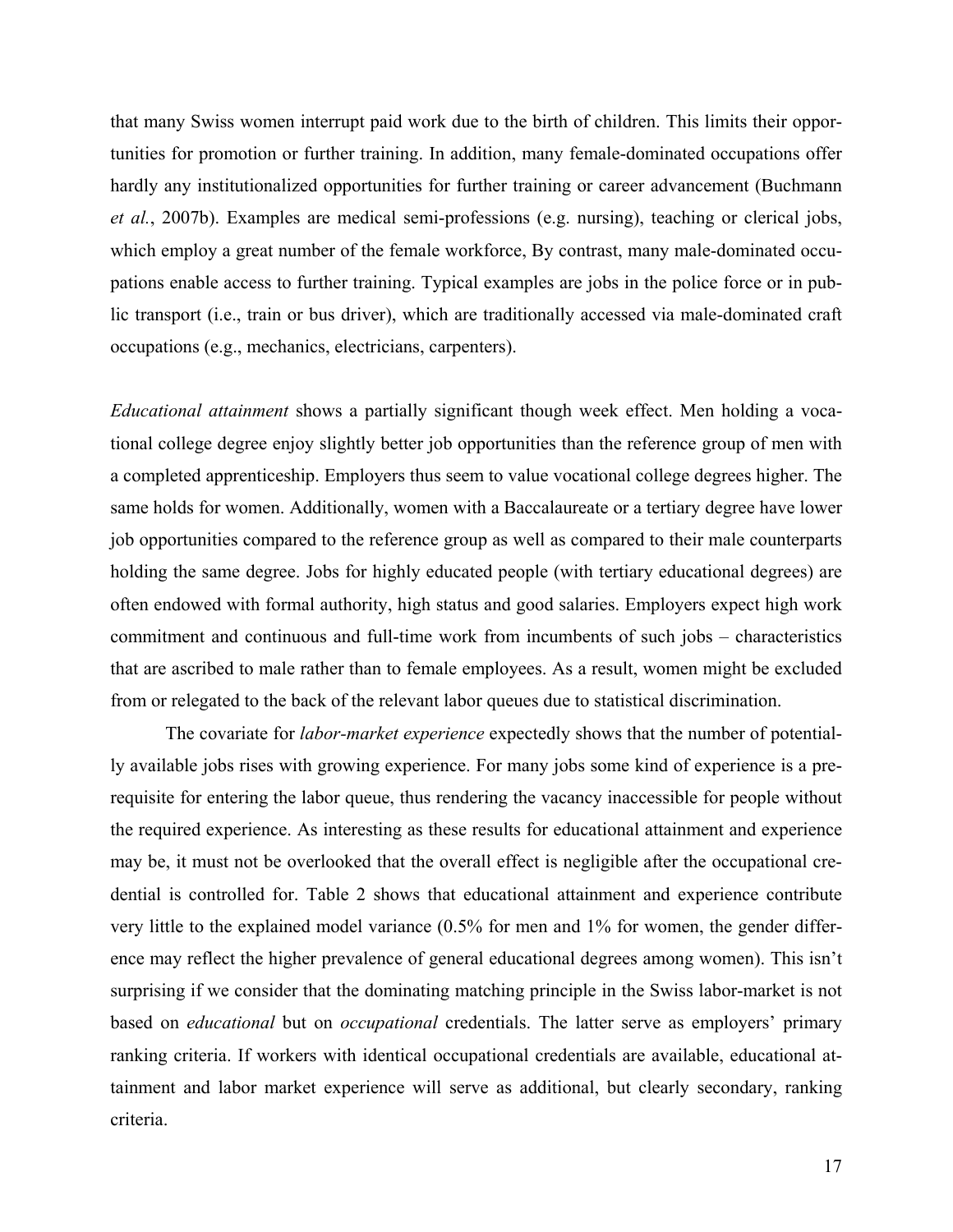Surprisingly, *age* shows a negative effect for men and women. Job opportunities are thus more favorable for young workers. However, age has very little explanatory power for men, as Table 2 shows. For women, the explained variance amounts to 1%. The negative finding may capture the fact that the number of published job ads shows a slight decreasing tendency from 1970 onwards. However, this interpretation does not yet explain the observed significant gender difference. It may be due to differences in male and female career patterns. Whereas men usually work continuously and full-time from labor-force entry to retirement, many Swiss women work for a few years and then interrupt paid employment for a longer period due to the birth of children (Buchmann *et al.*, 2003; Kriesi, 2006). Employers direct their recruitment behavior to such patterns by advertising job openings more often for very young women who have not yet entered the family phase. This interpretation is indirectly supported by evidence from the US, showing that women with children have lower chances to be hired for a vacant job than childless women or men (Correll *et al.*, 2007). It is also in line with Charles and Grusky's (2004:235) assumption that a large part of the female workforce in Switzerland consists of young and single (vocationally credentialed white-collar) workers.

Members of the younger birth cohort, born between 1959 und1961, are faced with smaller job pools compared to their older counterparts. Again and despite the statistically significant coefficients, the covariate explains a substantial part of the model variance (5.5%) for women only. The lower job opportunities for (female) members of the younger birth cohort indicated that job opportunities were generally less favorable during the 1980s when the younger cohort entered the labor market. Based on the available data it is difficult to explain why women in particular were faced with less job opportunities. Charles and Grusky's (2004) finding that employers increasingly filled the traditionally female domains of lower-level sales and service jobs with immigrant men may serve as a possible explanation.

Finally, we address the question of whether our models incorporate the relevant factors influencing men's and women's job opportunities. Table 3 displays the results of the decomposition of variance. First, the share of unexplained between-subject variance is small (5% and 6.7%), indicating that our models capture the relevant individual sources of job opportunities well. Second, the average within-subject component amounts to about 16% for both men and women. Thus, the observed changes in *average* job opportunities over time are not fully captured by our models. Imperfect measurement of labor demand on the macro-level may be one possible explanation. Third, unexplained changes at the individual level are small as the non-additive compo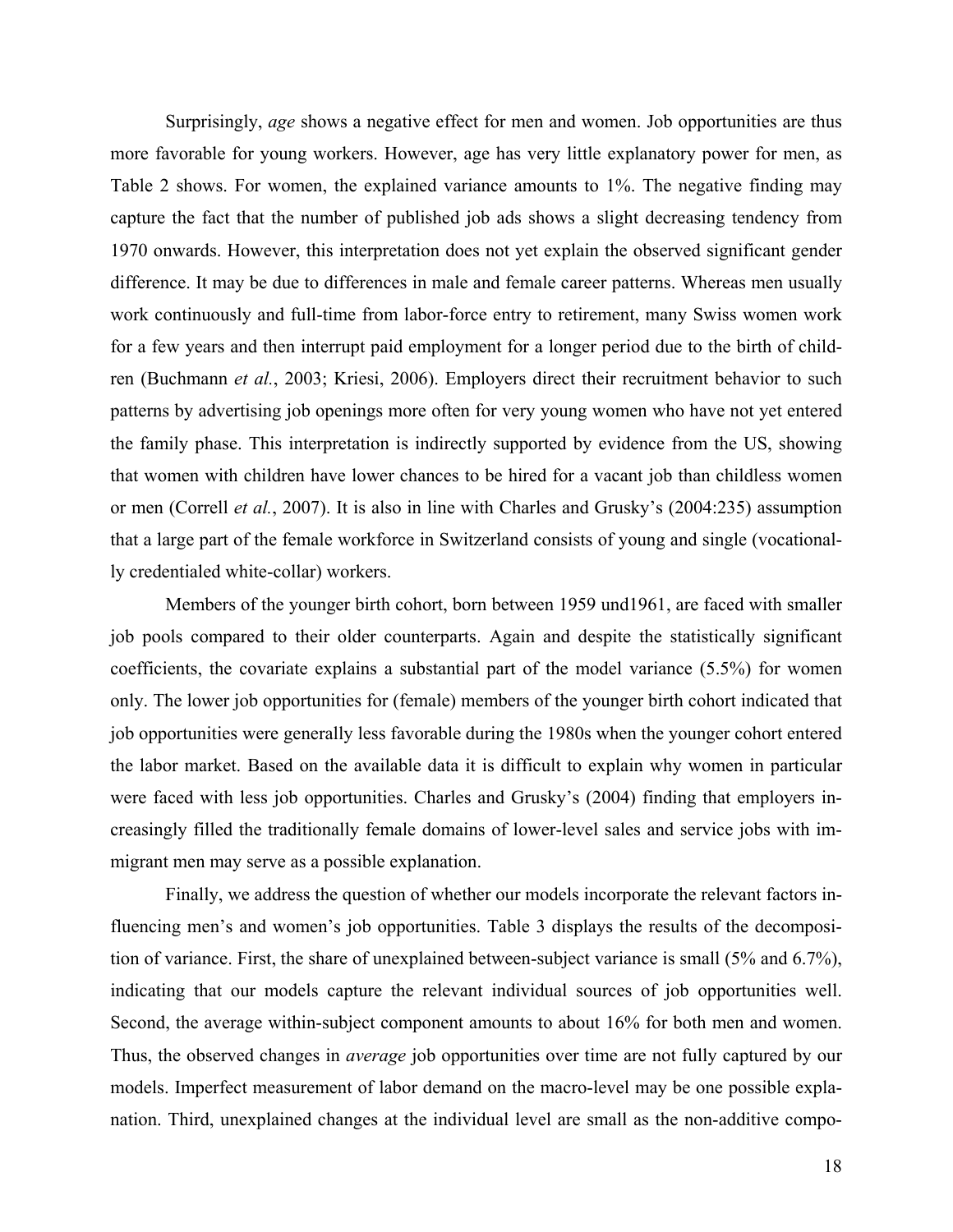nent is less than 5% for both men and women. Given that our models do not only contain timevariant covariates, this indicates that individual job opportunities evolve quite similarly over time for both cohorts.

## **Conclusions**

Our paper has addressed the question of how job opportunities of Swiss men and women vary by workers' characteristics and macro-level processes. For the segmented Swiss labor market, we define job opportunities as the volume of advertised job vacancies potentially accessible to individuals with given skills and other job-relevant characteristics. By linking annual occupationlevel job advertisement data with individual career history data we are able to measure job opportunities at the individual level, capturing the excess demand for workers with specific skills and other labor-market-relevant characteristics.

As for macro-level processes, our findings show that individual job opportunities improve during economic upswings and deteriorate during downswings. Most interestingly, this effect is much more pronounced for men than for women. Female job opportunities are thus located in labor market segments, particularly in the service sector, which are less exposed to cyclical economical fluctuation due to their more stable structure of demand (Döpke, 1995).

On the micro-level, our findings confirm that occupational credentials play by far the biggest role for job opportunities in the Swiss labor market known to be strongly segmented along occupational lines. Together with gender, they serve as employers primary ranking criteria for the labor queues. First, individual job opportunities vary by type of occupational credential. In general, large occupational sub-segments offer more job opportunities than small ones. Second, the same occupational credentials offer different opportunities for men and women, thus highlighting the role of sex in the ranking process. Whereas many occupational credentials – particularly in male-dominated and integrated occupations – offer better opportunities for men, women benefit from the large job pools in the few highly female-dominated sub-segments. Third, the relevance of sex for the ranking process is also reflected in the finding that occupational credentials determine women's job opportunities to a much larger extent than men's. It is likely that the lack of institutionalized further training and career opportunities in female-dominated occupations combined with women's lower labor force attachment lock women into their original occupational sub-segment.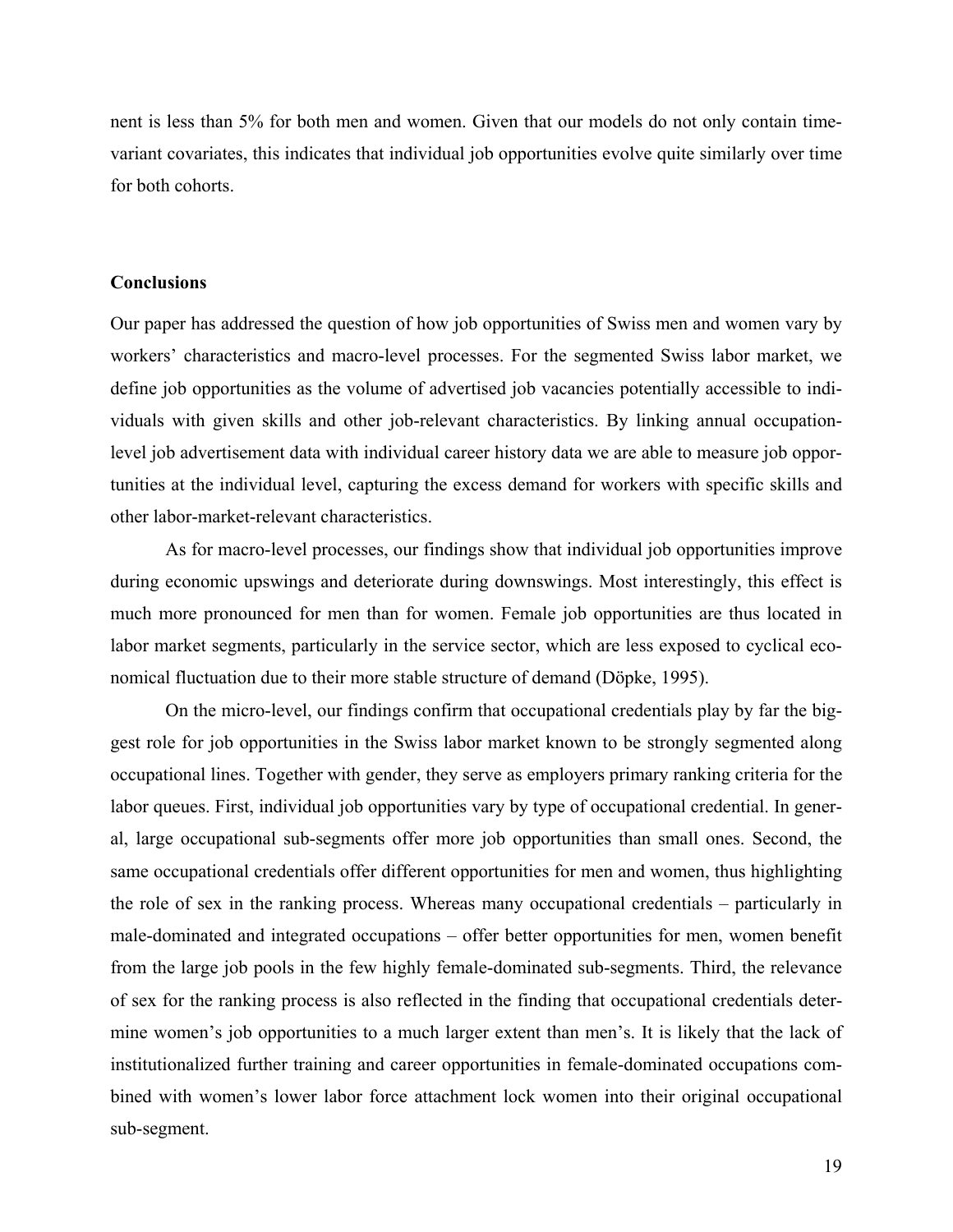As to be expected in a labor market segmented along occupational lines, general educational degrees play a minor role. Among men, this is also true for age and cohort. Interestingly enough, women's job opportunities vary strongly with these two covariates, with very young women and those from the older cohort enjoying better job opportunities. Age may either capture a decreasing trend in the number of published job ads over time. Alternatively, the pronounced gender difference may reflect differences in career patterns and indicates employers' expectations for women to quit the labor force once they are getting close to the age of 30. As a result, women are relegated to the back of the labor queues once they come close to the prevalent age of family formation. The cohort effect indicates that job opportunities during the 1980s, when the majority of the younger cohort entered the labor market, were comparatively unfavorable. It remains unclear why this was particularly the case for women. Further research should shed more light on this particular issue.

The findings described in this article support several conclusions. First, they document that, by using job advertisement data, job opportunities can be measured more precisely at the individual level than has hitherto been possible. Individual job opportunities can also be well described by a simple model. This holds particularly for inter-individual differences in job opportunities, as the decomposition of unexplained variance shows. However, respective changes over time are not fully captured by our model. This probably indicates an incomplete measurement of context factors on the macro-level of the labor market or its occupational segments.

Second, our results have extended queuing theory by demonstrating for an occupationally segmented labor-market that occupational credentials serve as primary ranking criteria for employers, thus determining individual job opportunities to a large extent. For Switzerland, this implies that for a considerable proportion of workers – and particularly for women – job opportunities are predetermined at the young age of 16 or 17, when the majority of young people enter vocationally based occupational training. Workers whose trained occupation offers limited job opportunities may be forced to undergo costly and time-consuming vocational retraining.

Third, the findings of this study imply that the importance of employer's ranking criteria for labor queues depends on the labor-market structure. The high relevance of occupational credentials and sex should be typical for vocationally segmented and strongly gender-segregated labor markets. It is likely that occupational credentials play a lesser role in labor markets which are less occupationally oriented and have weaker boundaries between sub-segments, as is the case in Sweden or the US (DiPrete *et al.*, 1997). In such labor markets, the level of educational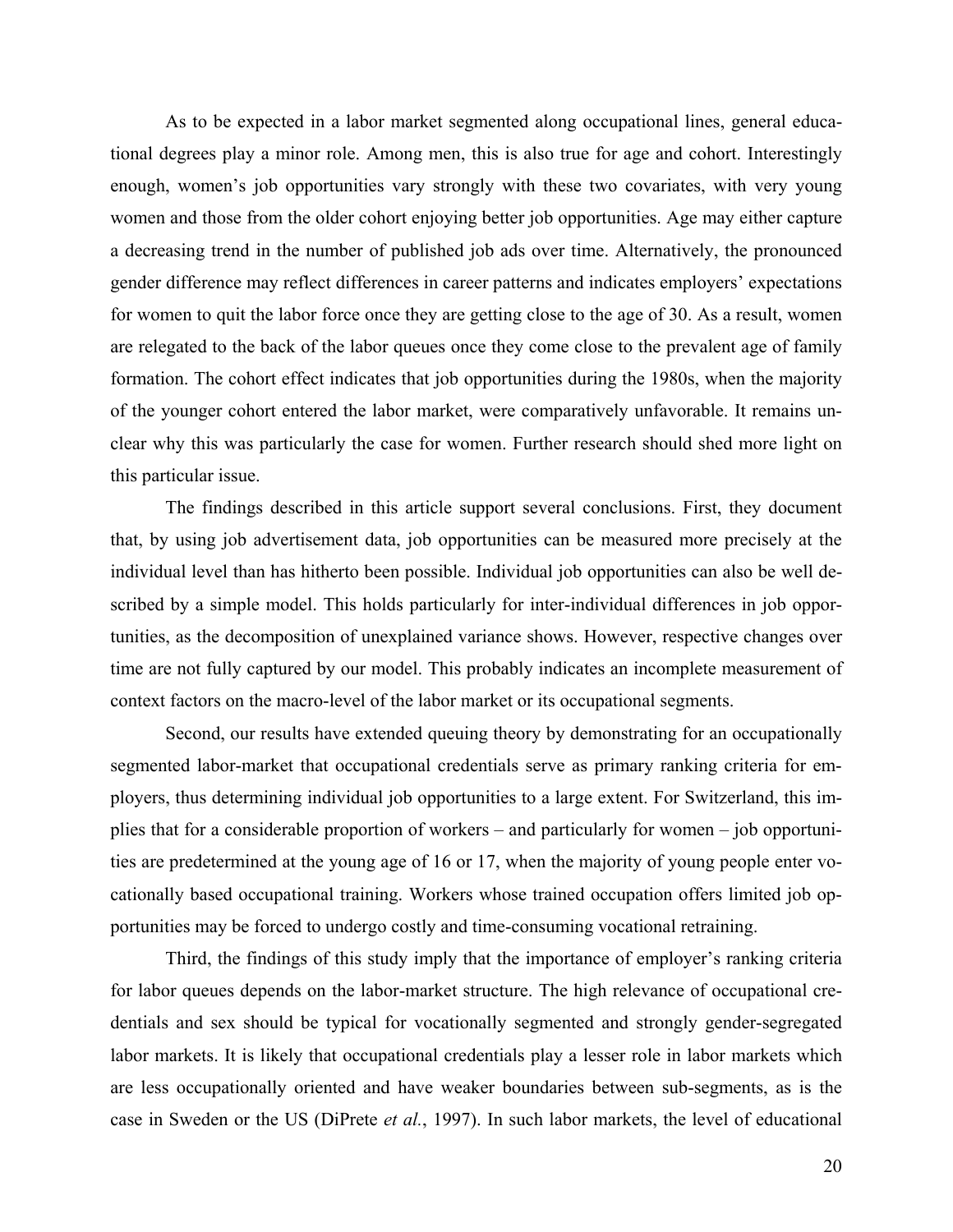attainment and the amount and type of work experience is likely to determine individual job opportunities to a larger extent. However, comparative research is needed to test such assumptions and to address the question of differences in employer's ranking criteria by type of labor market. Measures based on job advertisements such as employed for this analysis may serve as an ideal data base, provided that they systematically cover all types of jobs within a labor market.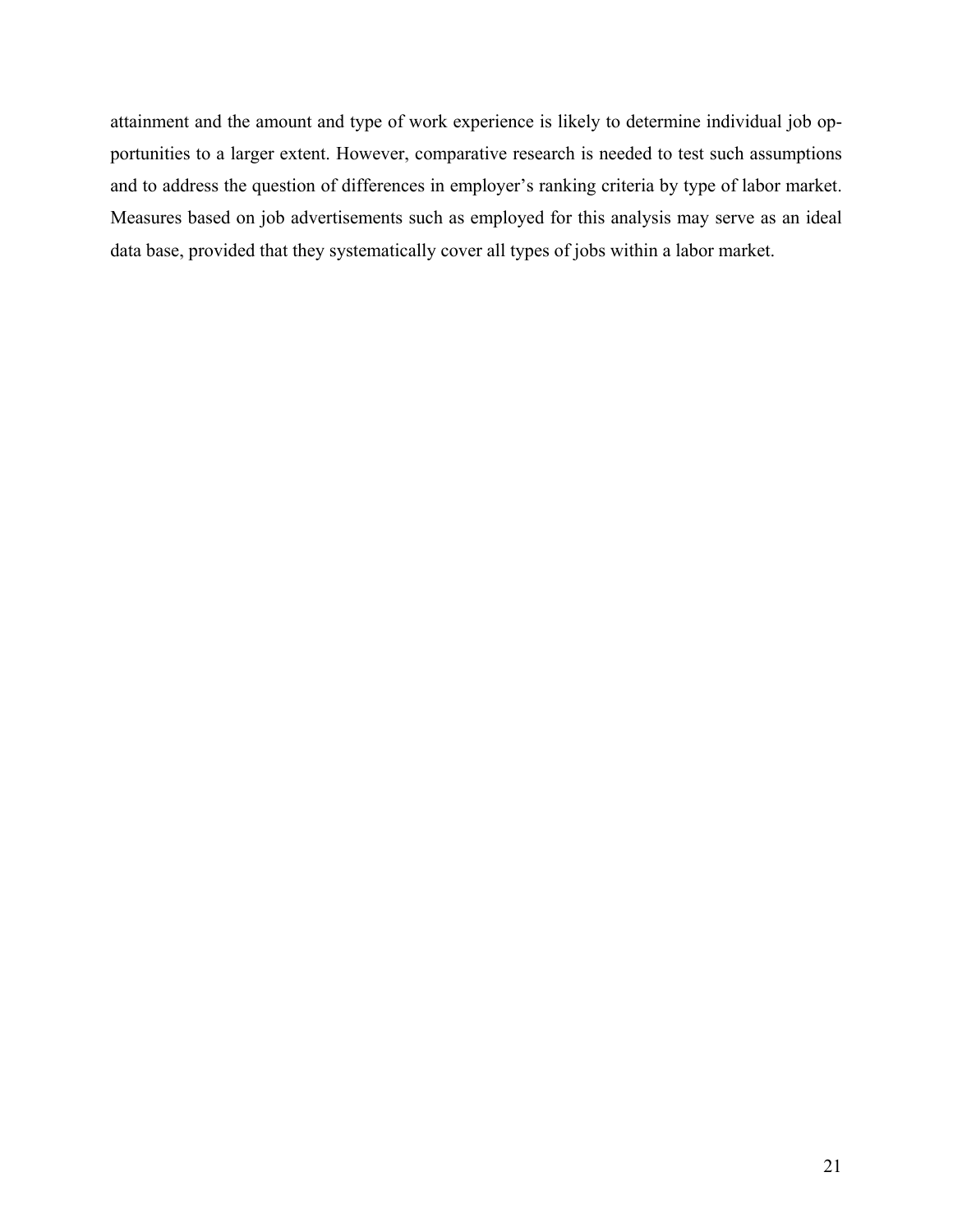|                                                         | Men          |       |         | Women        |       |          |            |
|---------------------------------------------------------|--------------|-------|---------|--------------|-------|----------|------------|
|                                                         | $\mathbf b$  | s.e.  | t       | $\mathbf b$  | s.e.  | t        | Δ          |
| <b>Demand-side</b>                                      |              |       |         |              |       |          |            |
| Economic Cycle                                          | $0.264$ ***  | 0.001 | 186.3   | $0.177$ ***  | 0.002 | 92.51    | ***        |
| Supply-side                                             |              |       |         |              |       |          |            |
| First occupational credential (unskilled) <sup>1</sup>  |              |       |         |              |       |          |            |
| Agriculture and Food industry (11, 21)                  | $0.422$ ***  | 0.046 | 9.09    | $0.264$ ***  | 0.043 | 6.09     | ***        |
| Building, metal, machinery, electrical, wood and pa-    |              |       |         |              |       |          |            |
| per industry (23-26)                                    | $0.598$ ***  | 0.038 | 15.69   | 0.110        | 0.081 | 1.37     | ***        |
| Graphic Occupations (27)                                | $0.386$ ***  | 0.039 | 9.86    | $0.134$ *    | 0.064 | 2.08     | $**$       |
| Chemical Industry (28)                                  | $0.411$ ***  | 0.038 | 10.93   | $0.289$ ***  | 0.063 | 4.56     | $\ast$     |
| Technical Occupations (29)                              | $0.458$ ***  | 0.038 | 11.95   | $0.169$ ***  | 0.040 | 4.17     | ***        |
| Trade, sales, higher service sector, clerical, adminis- |              |       |         |              |       |          |            |
| trative $(31-33)$                                       | $0.867$ ***  | 0.039 | 22.16   | $1.093$ ***  | 0.029 | 37.34    | ***        |
| Transport, Communication, Security (34-36)              | $0.333$ ***  | 0.047 | 7.14    | $0.308$ **   | 0.103 | 2.98     |            |
| Media, artistic, science occupations (37,38,45)         | $0.351$ ***  | 0.042 | 8.41    | $0.310$ ***  | 0.042 | 7.3      | ***        |
| Catering, domestic service occup. (39)                  | $0.973$ ***  | 0.056 | 17.38   | $0.666$ ***  | 0.057 | 11.71    | ***        |
| Personal services, cleaning, caretaking (41)            | $0.466$ ***  | 0.054 | 8.55    | $0.611$ ***  | 0.035 | 17.33    | $\ast\ast$ |
| Health services (42)                                    | $0.195$ ***  | 0.038 | 5.1     | $0.374$ ***  | 0.037 | 10.2     |            |
| Social Work and Teaching (43/44)                        | $0.214$ ***  | 0.025 | 8.44    | $0.217$ ***  | 0.031 | 7.07     | ***        |
| Other (24,46,47, 22)                                    | $0.403$ ***  | 0.043 | 9.29    | $0.697$ ***  | 0.033 | 21.01    | $\ast\ast$ |
| Educational attainment (Vocational Training)            |              |       |         |              |       |          |            |
| Primary/lower secondary education                       | 0.011        | 0.039 | 0.28    | $-0.017$     | 0.033 | $-0.53$  | $**$       |
| <b>Vocational College</b>                               | $0.114$ **   | 0.039 | 2.94    | $0.061$ *    | 0.028 | 2.17     |            |
| Baccalaureate                                           | 0.072        | 0.046 | 1.57    | $-0.092$ **  | 0.030 | $-3.04$  | ***        |
| <b>Tertiary Education</b>                               | 0.016        | 0.017 | 0.96    | $-0.141$ *** | 0.039 | $-3.62$  | ***        |
| Months of labor-market experience                       | $0.001$ ***  | 0.000 | 5.05    | $0.001$ ***  | 0.000 | 5.27     | ***        |
| Age                                                     | $-0.009$ *** | 0.003 | $-3.46$ | $-0.030$ **  | 0.002 | $-16.25$ | ***        |
| Birth cohort (0=1946-51, 1=1959-61)                     | $-0.045$ *** | 0.011 | $-4.13$ | $-0.372$ **  | 0.015 | $-25.12$ | ***        |
| Constant                                                | $1.379$ ***  | 0.061 | 22.71   | 2.854 ***    | 0.050 | 57.55    |            |
|                                                         |              |       |         |              |       |          |            |
| N Observations                                          | 16150        |       |         | 15485        |       |          |            |
| N Clusters                                              | 1130         |       |         | 1030         |       |          |            |
| $\boldsymbol{\mathrm{F}}$                               | 2608***      |       |         | $1050***$    |       |          |            |
| df                                                      | 21           |       |         | 21           |       |          |            |
| r2                                                      | 0.754        |       |         | 0.720        |       |          |            |

Table 1: Determinants of individual job opportunities

<sup>1</sup> The numbers in brackets refer to the two digit code of the occupational group

\* p  $\leq$  .05 / \*\* p  $\leq$  .01 / \*\*\* p  $\leq$  .001

| Table 2: Explained Variance by Covariates |  |  |
|-------------------------------------------|--|--|
|                                           |  |  |

| $\mathbf{Model:}^1$                              | $R^2$ Men | $R^2$ Women |
|--------------------------------------------------|-----------|-------------|
| Economic cycle only                              | 57.9%     | 18.7%       |
| + First occupational Credential                  | 74.7%     | $64.5\%$    |
| + Education and Experience                       | 75.2%     | $65.5\%$    |
| $+$ Age                                          | 75.3%     | 66.5%       |
| $+$ Birth cohort <sup>2</sup>                    | 75.4%     | 72.0%       |
| $\sim$ $\sim$ $\sim$ $\sim$ $\sim$ $\sim$ $\sim$ |           | .<br>- 11   |

 $1$  Complete models not shown <sup>2</sup>Equivalent to model in Table 1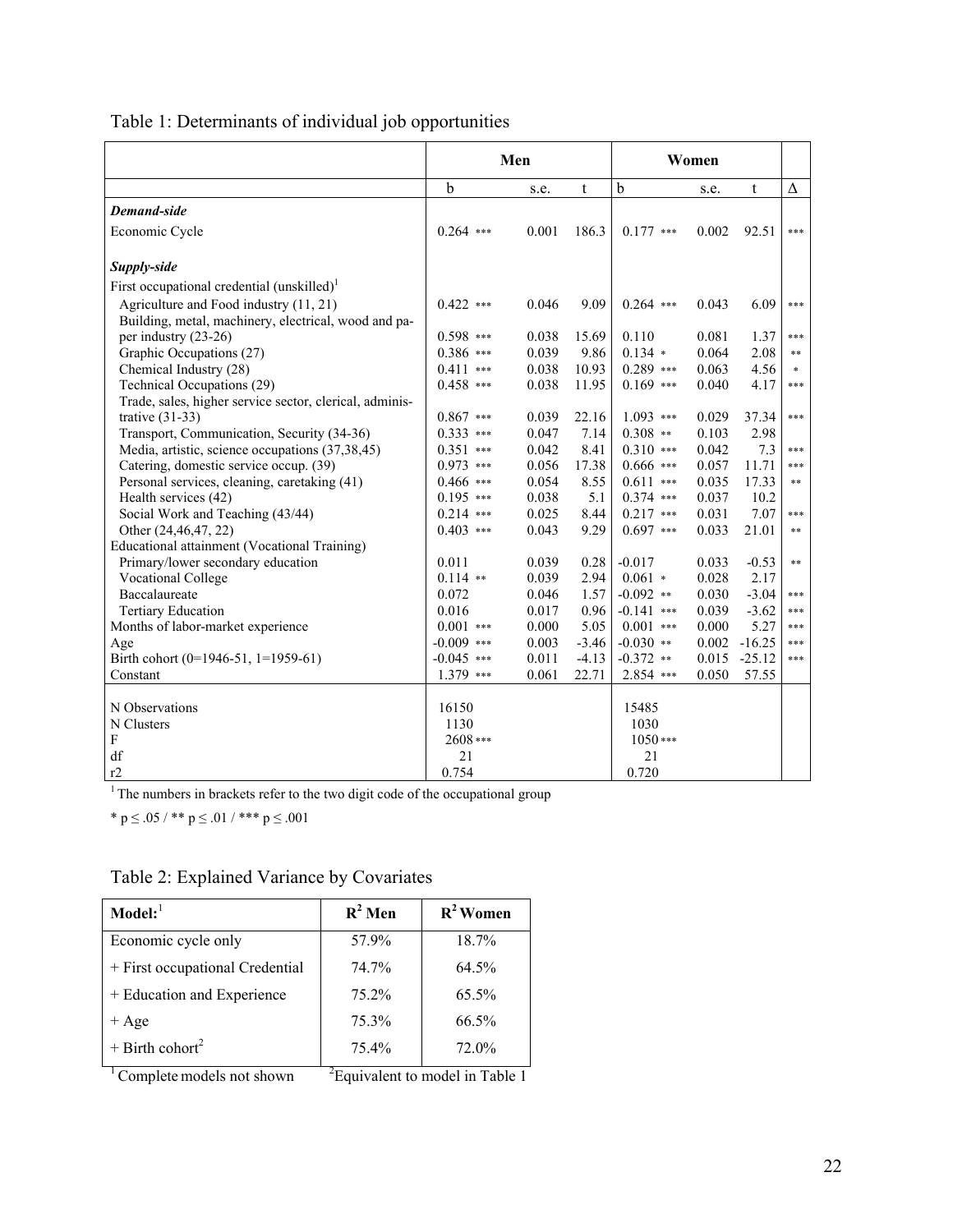## Table 3: Decomposition of Unexplained Variance

| <b>Share of Total Variance (%)</b> | Men $(\% )$ | Women $(\% )$ |
|------------------------------------|-------------|---------------|
| Between-subject component          | 5.0         | 6.7           |
| Within-subject component           | 15.5        | 16.2          |
| Non-additive component             | 4.5         | 4.8           |

# **Appendix**

Table 1: Descriptive Statistics

|                                             | Men    |           |                  | Women            |        |           |                  |              |
|---------------------------------------------|--------|-----------|------------------|------------------|--------|-----------|------------------|--------------|
|                                             | Mean   | <b>SD</b> | Min              | Max              | Mean   | <b>SD</b> | Min              | Max          |
|                                             |        |           |                  |                  |        |           |                  |              |
| Dependent variable                          |        |           |                  |                  |        |           |                  |              |
| Individual Job Opportunities                | 2.175  | 0.628     | $-0.1$           | 3.7              | 2.788  | 0.675     | 1.3              | 4.5          |
| <b>Demand-side covariates</b>               |        |           |                  |                  |        |           |                  |              |
| Economic Cycle                              | 1.695  | 1.791     | $-4.5$           | 3.7              | 1.682  | 1.793     | $-4.5$           | 3.7          |
|                                             |        |           |                  |                  |        |           |                  |              |
| <b>Supply-side covariates</b>               |        |           |                  |                  |        |           |                  |              |
| First occupational credential <sup>1</sup>  |        |           |                  |                  |        |           |                  |              |
| None (unskilled)                            | 0.156  | 0.363     | $\boldsymbol{0}$ | 1                | 0.274  | 0.446     | $\boldsymbol{0}$ | 1            |
| Agriculture and Food industry (11, 21)      | 0.101  | 0.301     | $\overline{0}$   | 1                | 0.016  | 0.124     | $\theta$         | $\mathbf{1}$ |
| Building, metal, machinery, electrical,     |        |           |                  |                  |        |           |                  |              |
| wood and paper industry (23-26)             | 0.361  | 0.480     | $\overline{0}$   | $\mathbf{1}$     | 0.004  | 0.062     | $\boldsymbol{0}$ | $\mathbf{1}$ |
| Graphic Occupations (27)                    | 0.027  | 0.162     | $\boldsymbol{0}$ | $\mathbf{1}$     | 0.002  | 0.050     | $\boldsymbol{0}$ | $\mathbf{1}$ |
| Chemical Industry (28)                      | 0.016  | 0.125     | $\boldsymbol{0}$ | $\mathbf{1}$     | 0.008  | 0.090     | $\boldsymbol{0}$ | $\,1$        |
| Technical Occupations (29)                  | 0.077  | 0.267     | $\boldsymbol{0}$ | $\mathbf{1}$     | 0.014  | 0.116     | $\mathbf{0}$     | $\mathbf{1}$ |
| Trade, sales, higher service sector, cleri- |        |           |                  |                  |        |           |                  |              |
| cal, administrative (31-33)                 | 0.136  | 0.343     | $\boldsymbol{0}$ | 1                | 0.341  | 0.474     | $\mathbf{0}$     | $\mathbf{1}$ |
| Transport, Communication, Security (34-     |        |           |                  |                  |        |           |                  |              |
| 36)                                         | 0.033  | 0.180     | $\boldsymbol{0}$ | 1                | 0.031  | 0.174     | $\mathbf{0}$     | $\mathbf{1}$ |
| Media, artistic, science occupations        |        |           |                  |                  |        |           |                  |              |
| (37, 38, 45)                                | 0.023  | 0.151     | $\overline{0}$   | 1                | 0.015  | 0.123     | $\boldsymbol{0}$ | $\mathbf{1}$ |
| Catering, domestic service occup. (39)      | 0.026  | 0.161     | $\overline{0}$   | $\mathbf{1}$     | 0.063  | 0.243     | $\mathbf{0}$     | $\mathbf{1}$ |
| Personal services/cleaning/caretaking (41)  | 0.008  | 0.090     | $\boldsymbol{0}$ | 1                | 0.039  | 0.194     | $\boldsymbol{0}$ | $\mathbf{1}$ |
| Health services (42)                        | 0.008  | 0.092     | $\boldsymbol{0}$ | 1                | 0.100  | 0.300     | $\boldsymbol{0}$ | $\,1$        |
| Social Work and Teaching (43/44)            | 0.022  | 0.148     | $\boldsymbol{0}$ | $\mathbf{1}$     | 0.074  | 0.261     | $\boldsymbol{0}$ | $\,1$        |
| Other (24,46,47, 22)                        | 0.004  | 0.064     | $\boldsymbol{0}$ | $\mathbf{1}$     | 0.019  | 0.136     | $\boldsymbol{0}$ | $\mathbf{1}$ |
| <b>Educational attainment</b>               |        |           |                  |                  |        |           |                  |              |
| Primary/lower secondary education           | 0.143  | 0.350     | $\boldsymbol{0}$ | 1                | 0.253  | 0.435     | $\boldsymbol{0}$ | 1            |
| Vocational Training                         | 0.583  | 0.493     | $\mathbf{1}$     | $\boldsymbol{0}$ | 0.467  | 0.499     | $\mathbf{0}$     | $\mathbf{1}$ |
| <b>Vocational College</b>                   | 0.064  | 0.245     | $\boldsymbol{0}$ | 1                | 0.129  | 0.335     | $\boldsymbol{0}$ | $\mathbf{1}$ |
| Baccalaureate                               | 0.037  | 0.189     | $\overline{0}$   | 1                | 0.090  | 0.286     | $\mathbf{0}$     | $\mathbf{1}$ |
| <b>Tertiary Education</b>                   | 0.173  | 0.378     | $\overline{0}$   | 1                | 0.061  | 0.239     | $\mathbf{0}$     | $\mathbf{1}$ |
| Months of labor-market experience           | 95.839 | 68.060    | $\mathbf{1}$     | 322              | 71.363 | 52.679    | $\mathbf{1}$     | 365          |
| Age                                         | 27.701 | 5.797     | 13               | 40               | 27.004 | 5.956     | 13               | 40           |
| Birth cohort (0=1946-51, 1=1959-61)         | 0.327  | 0.469     | $\boldsymbol{0}$ | 1                | 0.367  | 0.482     | $\boldsymbol{0}$ | $\mathbf{1}$ |

<sup>1</sup> The numbers in brackets refer to the two digit code of the occupational group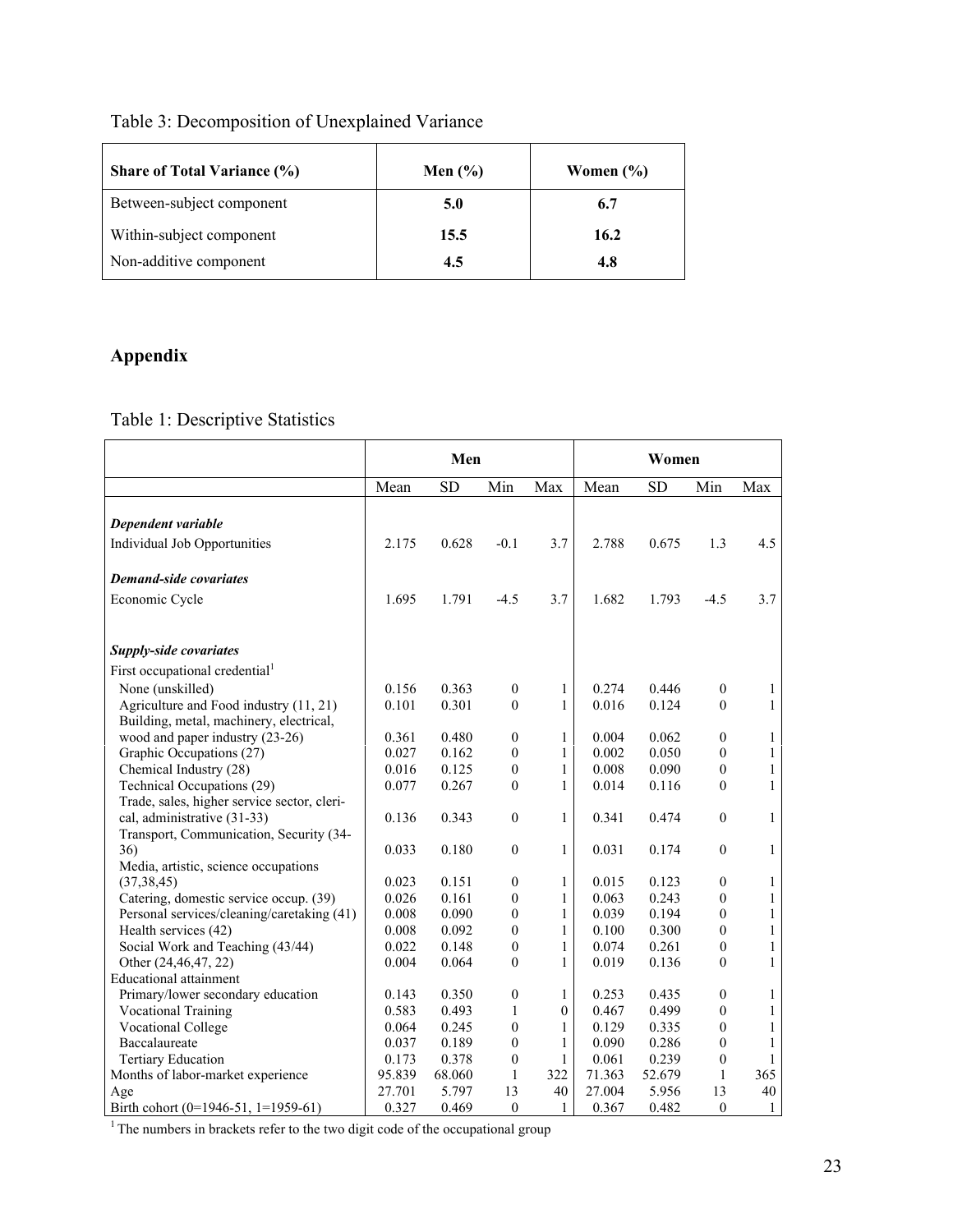## **Acknowledgements**

The research reported here was supported by the Swiss National Science Foundation (grant number 4043-058294). A previous version of this paper was presented at the Spring Meeting of the Research Committee 28 on Social Stratification and Mobility of the International Sociological Association, "Social Stratification and Insiders/Outsiders. Cross-National Comparisons within and between Continents", 15-17 May 2008, Florence, Italy. We would also like to thank an anonymous reviewer and Kevin Leicht for their helpful suggestions and comments.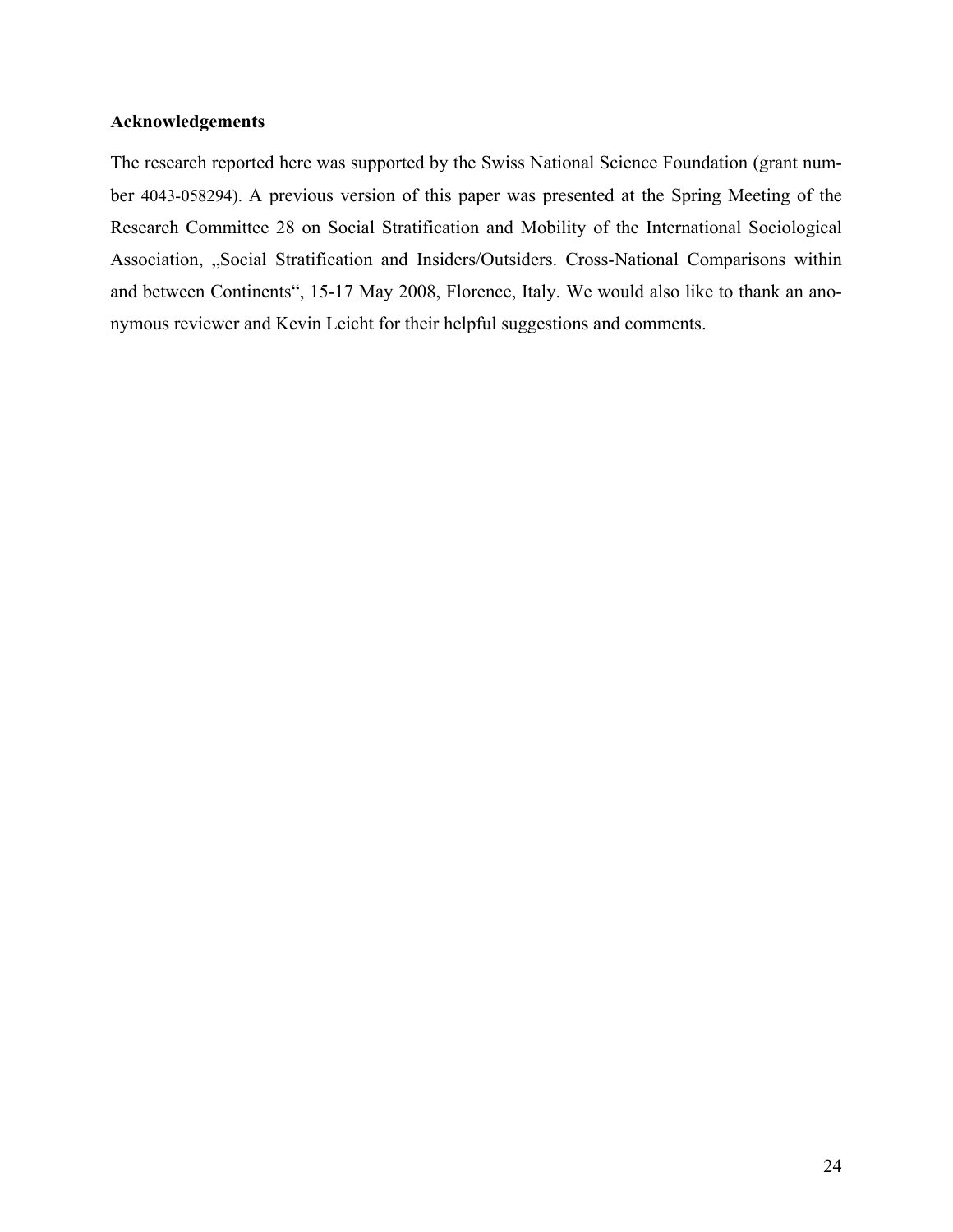## **References**

- Anastas, J. W. (2006). Employment Opportunities in Social Work Education: A Study of Jobs For Doctoral Graduates. *Journal of Social Work Education*, *42*, 195-209.
- Andrews, M. J., Bradley, S. & Scott, D. (2002). Matching the Demand for and Supply of Training in the School-to-Work Transition. *The Economic Journal*, *112*, C201-C219.
- Bielby, W. T. & Baron, J. N. (1994). Men and Women at Work: Sex Segregation and Statistical Discrimination. In D. B. Grusky (Ed.), *Social Stratification in Sociological Perspective* (pp. 606-632). Boulder: Westview Press.
- Buchmann, M. & Kriesi, I. (2008). Feminisierung der Arbeitswelt. In S. Larcher & B. Grubenmann (Ed.), *Tagesstrukturen* (pp. 51-64). Bern/Stuttgart/Wien: Haupt.
- Buchmann, M., Kriesi, I., Pfeifer, A. & Sacchi, S. (2003). Dynamics of Women's Employment Careers: Labor-Market Opportunities and Women's Labor-Market Exit and Reentry. In W. R. Heinz & V. W. Marshall (Ed.), *Social Dynamics of the Life Course. Transitions, Institutions, and Interrelations* (pp. 117-141). New York: Aldine de Gruyter.
- Buchmann, M., Kriesi, I. & Sacchi, S. (2007a). Changing Labor-Market Opportunities and Career Mobility. In M. Chapponière, Y. Flückiger, B. Hotz-Hart, F. Osterwalder, G. Sheldon & K. Weber (Ed.), *Bildung und Beschäftigung. Beiträge der internationalen Konferenz in Bern* (pp. 75-104). Zürich/Chur: Rüegger.
- Buchmann, M., Kriesi, I. & Sacchi, S. (2009). Labor-Market, Job Opportunities and Transitions to Self-Employment: Evidence from Switzerland from the Mid-1960s to the Late 1980s. *European Sociological Review*, *25*, 569-583.
- Buchmann, M. & Sacchi, S. (1997). *Berufsverlauf und Berufsidentität im sozio-technischen Wandel: Konzeption, Methodik und Repräsentativität einer retrospektiven Befragung der Geburtsjahrgänge 1949-51 und 1959-61*. Zürich: Eidgenössische Technische Hochschule, Professur für Soziologie.
- Buchmann, M., Sacchi, S. & Kriesi, I. (2002). Qualifications, Dynamics of Skill Demand, and Career Outcomes. In F. Horváth (Ed.), *Forum Bildung und Beschäftigung. Workshop Dokumentation* (pp. 229-241). Bern: Universität Bern.
- Buchmann, M., Sacchi, S., Lamprecht, M. & Stamm, H. (2007b). Tertiary Education Expansion and Social Inequality in Switzerland. In Y. Shavit, R. Arum, A. Gamoran & w. G. Menahem (Ed.), *Stratification in Higher Education. A Comparative Study*. Stanford: Stanford University Press.
- Bundesamt für Statistik (1988). *Statistisches Jahrbuch der Schweiz 1989*. Zürich: Verlag NZZ.
- Bundesamt für Statistik (1992). *Statistisches Jahrbuch der Schweiz 1991*. Zürich: Verlag NZZ.
- Bundesamt für Statistik (2003). *Statistisches Jahrbuch der Schweiz 2003*. Zürich: Verlag Neue Zürcher Zeitung.
- Carroll, G. R., Havemann, H. & Swaminathan, A. (1990). Karrieren in Organisationen. Eine ökologische Perspektive. In K. U. Mayer (Ed.), *Lebensverläufe und sozialer Wandel* (pp. 146- 178). Opladen: Westdeutscher Verlag.
- Charles, M. (2005). *Entwicklung der beruflichen Segregation nach Geschlecht und nach Staatsangehörigkeit in der Schweiz, 1970-2000*. Neuchâtel: Bundesamt für Statistik.
- Charles, M. & Bradley, K. (2009). Indulging Our Gendered Selves? Sex Segregation by Field of Study in 44 Countries. *American Journal of Sociology*, *114*, 924-976.
- Charles, M. & Buchmann, M. (1991). Exploring the Institutional Context of Human-Capital Development and Occupational Sex Segregation: The Case of Switzerland. In *Annual Meeting of the American Sociological Association*. Pittsburgh.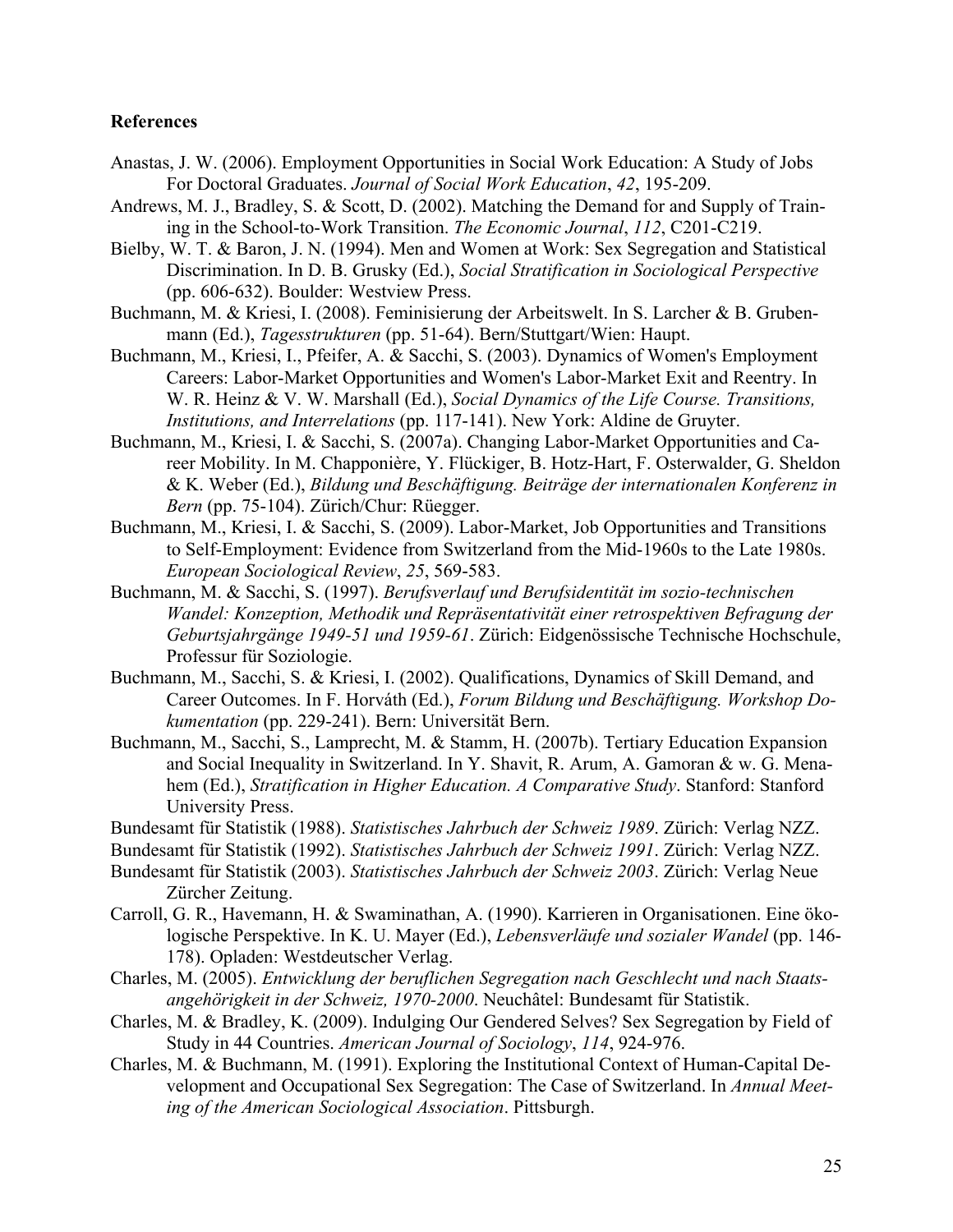- Charles, M. & Buchmann, M. (1994). Assessing Micro-Level Explanations of Occupational Sex Segregation: Human-Capital Development and Labour Market Opportunities in Switzerland. *Schweizerische Zeitschrift für Soziologie*, *20*, 595-620.
- Charles, M. & Grusky, D. B. (2004). *Occupational Ghettos: The Worldwide Segregation of Women and Men*. Stanford: Standford University Press.
- Cohen, Y. & Pfeffer, J. (1986). Organizational Hiring Standards. *Administrative Science Quarterly*, *31*, 1-24.
- Coleman, J. S. (1991). Matching Process in the Labor Market. *Acta Sociologica*, *34*, 3-12.
- Coles, M. & Smith, E. (1996). Cross-Section Estimation of the Matching Function: Evidence from England and Wales. *Economica*, *63*, 589-597.
- Correll, S. J., Benard, S. & Paik, I. (2007). Getting a Job: Is There a Motherhood Penalty? *American Journal of Sociology*, *112*, 1297-1338.
- DiPrete, T. A., de Graaf, P. M., Luijkx, R., Tåhlin, M. & Blossfeld, H.-P. (1997). Collectivist versus Individualist Mobility Regimes? Structural Change and Job Mobility in Four Countries. *American Journal of Sociology*, *103*, 318-358.
- DiPrete, T. A. & Nonnemaker, K. L. (1997). Structural Change, Labor Market Turbulence, and Labor Market Outcomes. *American Sociological Review*, *62*, 386-404.
- Döpke, J. (1995). Konjunkturzyklen im Dienstleistungssektor. *Die Weltwirtschaft*, *1995*, 311- 324.
- Fagan, C., O'Reilly, J. & Halpin, B. (2005). Job Opportunities for Whom? Labour Market Dynamics and Service Sector Employment Growth in Germany and Britain. In *WZB Discussion Paper No. 1011-9523*. Berlin, WZB Berlin.
- Fernandez, R. M., Castilla, E. J. & Moore, P. (2005). Gendering the Job: Networks and Recruitment at a Call Center. *American Journal of Sociology*, *111*, 859-904.
- Ferro Luzzi, G. & Flückiger, Y. (1998). Position hiérarchique et ségrégation sexuelle verticale: Le cas du canton de Genève. *Schweizerische Zeitschrift für Soziologie*, *24*, 59-77.
- Ferro Luzzi, G. & Flückiger, Y. (2003). Analyse économique de la promotion des femmes par les employeurs du secteur privé et public. *Revue Economique et Sociale*, *61*, 59-64.
- Fibbi, R., Kaya, B. & Piguet, E. (2003). *Nomen est omen: Quand s'appeler Pierre, Afrim ou Mehmet fait la différence*. Bern: Schweizerischer Nationalfonds.
- Frick, A. & Lampart, D. (2007). *Entwicklung auf dem Schweizerischen Arbeitsmarkt seit 1980*. Zürich: KOF Swiss Economic Institute, Swiss Federal Institute of Technology.
- Gangl, M. (2004). Labor Market Structure and Re-Employment Rates: Unemployment Dynamics in West Germany and the United States. *Research in Social Stratification and Mobility*, *20*, 185-224.
- Harrison, R. J. (1988). Opportunity Models: Adapting Vacancy Models to National Occupational Structures. In A. L. Kalleberg (Ed.), *Research in Social Stratification and Mobility 7* (pp. 3-33). Greenwich: Jai Press Inc.
- Haveman, H. A. & Cohen, L. E. (1994). Ecological Dynamics of Careers: The Impact of Organizational Founding, Dissolution, and Merger on Job Mobility. *American Journal of Sociology*, *100*, 104-152.
- Hirsch, B. T., MacPherson, D. A. & Hardy, M. A. (2000). Occupational Age Structure and Access for Older Workers. *Industrial & Labor Relations Review*, *53*, 401-419.
- Huber, P. J. (1967). The behavior of maximum likelihood estimates under non-standard conditions. In *Proceedings of the Fifth Berkeley symposium on mathematical statistics and probability* (pp. 221-233). Berkeley: University of California Press.
- Jackson, M. (2001). Non-Meritocratic Job Requirements and the Reproduction of Class Inequality: An Investigation. *Work, Employment & Society*, *15*, 619-630.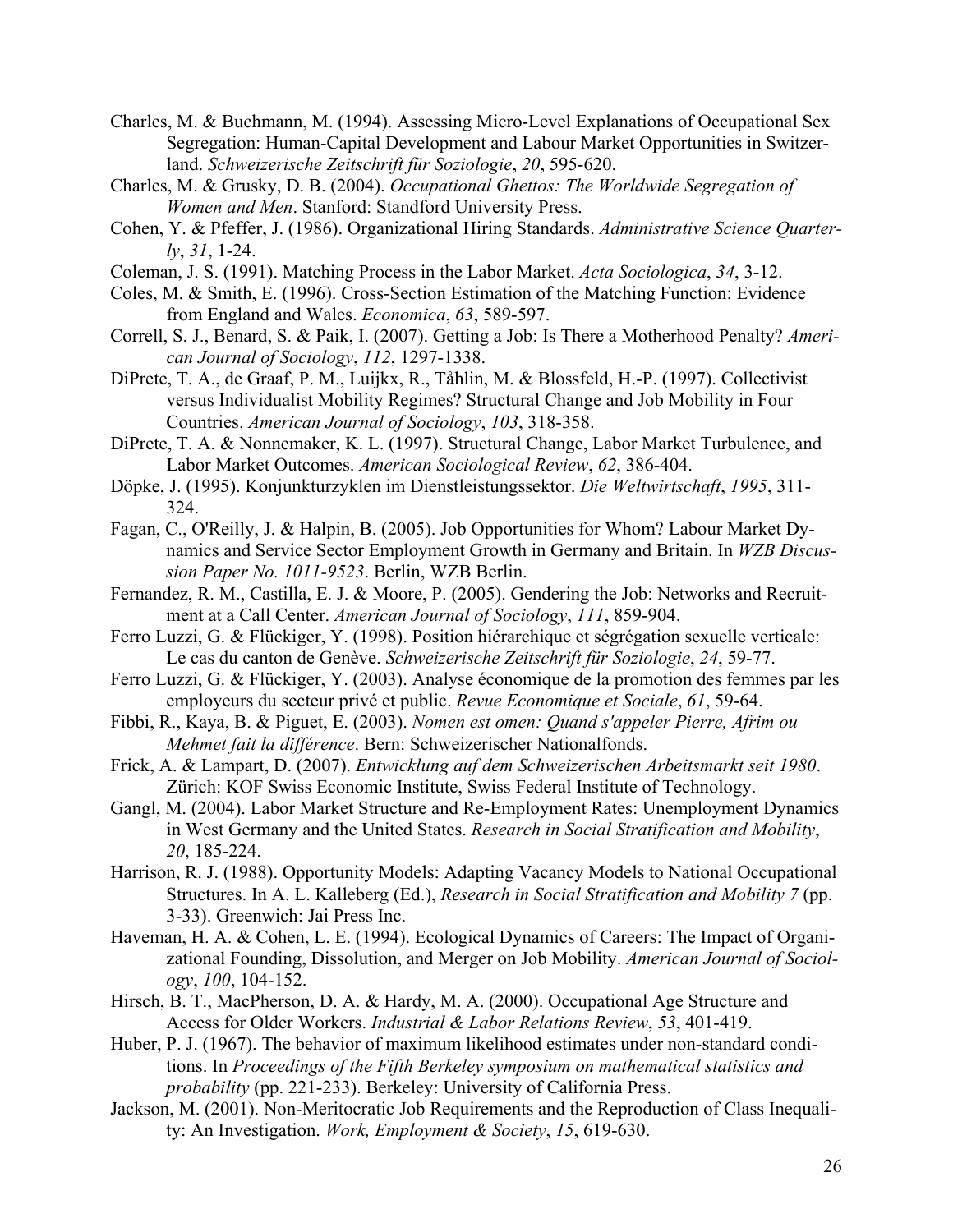- Jackson, M., Goldthorpe, J. H. & Mills, C. (2005). Education, Employers and Class Mobility. *Research in Social Stratification and Mobility*, *23*, 3-33.
- Jacobs, J. A. (1989). *Revolving Doors: Sex Segregation and Women's Careers*. Stanford: Stanford University Press.
- Kaiser, M. (1983). Berufliche Flexibilität Konzeption, Befunde, Schlussfolgerungen, Kritik und Forschungsperspektiven. In D. Mertens (Ed.), *Konzepte der Arbeitsmarkt- und Berufsforschung. Eine Forschungsinventur des IAB* Vol. 70 (pp. 357-444). Nürnberg: Institut für Arbeitsmarkt- und Berufsforschung der Bundesanstalt für Arbeit.
- Kriesi, I. (2006). *Beschäftigungsmöglichkeiten und Erwerbskontinuität von Frauen. Zur Bedeutung des Stellenangebots für Erwerbsunterbrechungen und Wiedereintritte ins Berufsleben*. Zürich und Chur: Rüegger.
- Leibundgut, H. (1986). *Die Bedeutung der beruflichen Mobilität als arbeitsmarktlicher Ausgleichsprozess. Eine empirische Untersuchung aufgrund der Eidgenössischen Volkszählung 1980*. Bern: Peter Lang.
- Levy, R., Joye, D., Guye, O. & Kaufmann, V. (1997a). *Tous égaux? De la Stratification aux Représentations*. Zürich: Seismo.
- Levy, R., Joye, D. & Kaufmann, V. (1997b). Changement Structurel et Mobilité Sociale en Suisse. *Schweizerische Zeitschrift für Soziologie*, *23*, 463-491.
- Manacorda, M. & Manning, A. (2007). Shifts in the Demand and Supply of Skills in the OECD: A Single-Index Model with a Continuous Distribution of Skills. *Oxford Bulletin of Economics and Statistics*, *69*, 635-666.
- Marsden, P. V. (1994). The Hiring Process: Recruitment Methods. *American Behavioral Scientist*, *37*, 979-991.
- Marsden, P. V. & Campbell, K. E. (1990). Recruitment and Selection Processes: The Organizational Side of Job Searches. In R. L. Breiger (Ed.), *Social Mobility and Social Structure* (pp. 59-79). Cambridge: Cambridge University Press.
- McQuaid, R. W. (2006). Job Search Success and Employability in Local Labor Markets. *Annals of Regional Science*, *40*, 407-421.
- Osberg, L. (1995). The Missing Link Data on the Demand Side of Labour Markets. *Analytical Studies Branch Research Paper Series, Statistics Canada*, *77*, 1-27.
- Petersen, T. & Saporta, I. (2004). The Opportunity Structure for Discrimination. *American Journal of Sociology*, *109*, 852-901.
- Petersen, T., Saporta, I. & Seidel, M.-D. L. (2000). Offering a Job: Meritocracy and Social Networks. *American Journal of Sociology*, *106*, 763-816.
- Rauch, A. & Reinberg, A. (2000). Qualification and Employment Opportunities. *IAB Topics*, *38*, 4-28.
- Reskin, B. F. (1991). Labor Markets as Queues: A Structural Approach to Changing Occupational Sex Composition. In J. Huber (Ed.), *Macro-Micro Linkages in Sociology* (pp. 170-192). Newbury Park/London/New Delhi: Sage Publications.
- Sacchi, S., Salvisberg, A. & Buchmann, M. (2005). Long-Term Dynamics in Employer's Demand for Skills: Switzerland 1950-2000. In H. Kriesi, P. Farago, M. Kohli & M. Zarin-Nejadan (Ed.), *Contemporary Switzerland: Revisiting the Special Case* (pp. 105-134). Houndmills: Palgrave Macmillan.
- Sengenberger, W. (1987). *Struktur und Funktionsweise von Arbeitsmärkten. Die Bundesrepublik Deutschland im internationalen Vergleich*. Frankfurt: Campus.
- Sheldon, G. (1993). *Konjunkturelle und strukturelle Aspekte des schweizerischen Arbeitsmarktes*. Basel: Bundesamt für Konjunkturfragen.
- Sheldon, G. (1995). *Die berufliche Flexibilität im Spiegel der Zeit*. Bern: Bundesamt für Statistik.